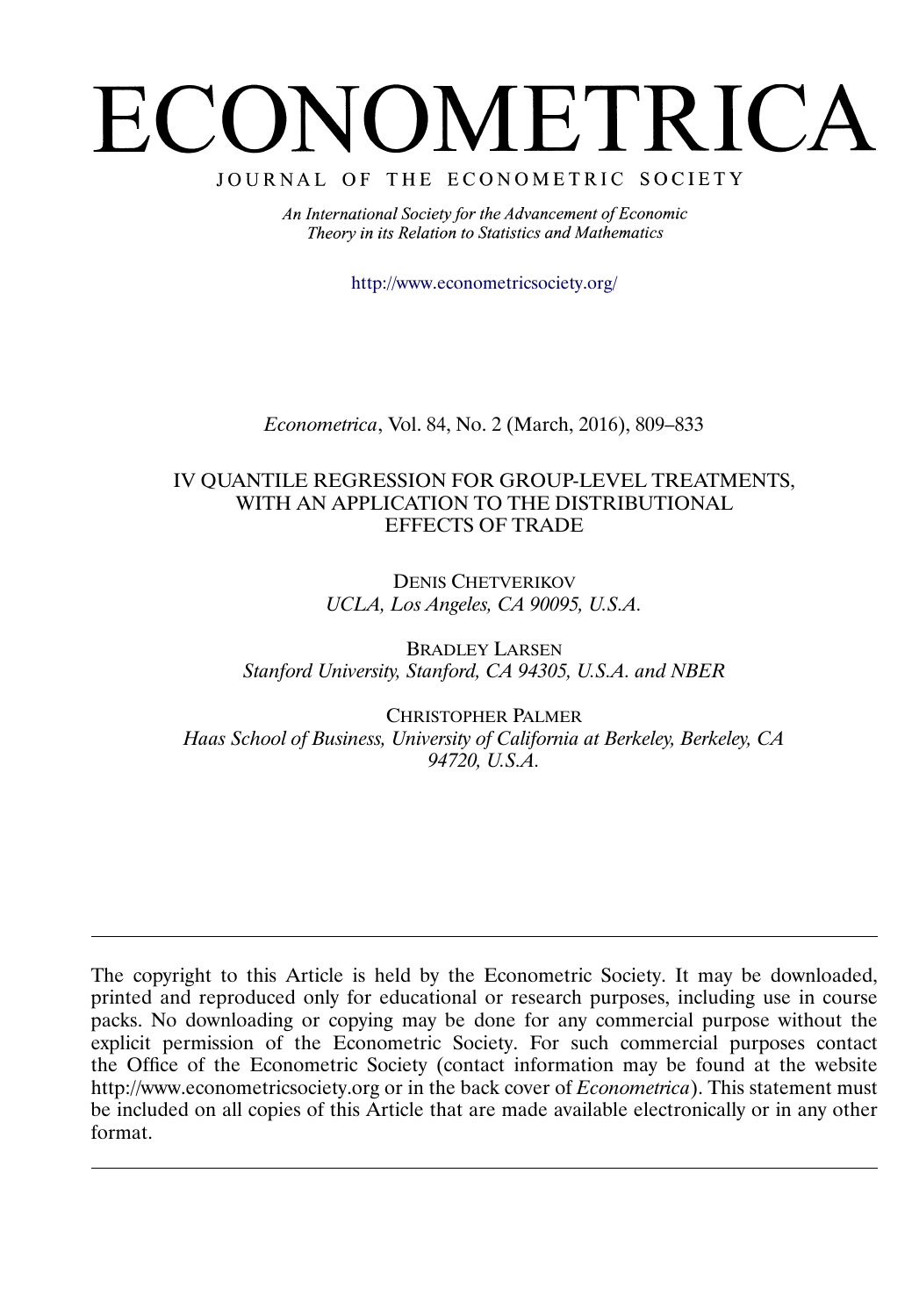## <span id="page-1-0"></span>IV QUANTILE REGRESSION FOR GROUP-LEVEL TREATMENTS, WITH AN APPLICATION TO THE DISTRIBUTIONAL EFFECTS OF TRADE

#### BY DENIS CHETVERIKOV, BRADLEY LARSEN, AND CHRISTOPHER PALMER<sup>1</sup>

We present a methodology for estimating the distributional effects of an endogenous treatment that varies at the group level when there are group-level unobservables, a quantile extension of [Hausman and Taylor \(1981\).](#page-24-0) Because of the presence of grouplevel unobservables, standard quantile regression techniques are inconsistent in our setting even if the treatment is independent of unobservables. In contrast, our estimation technique is consistent as well as computationally simple, consisting of group-by-group quantile regression followed by two-stage least squares. Using the Bahadur representation of quantile estimators, we derive weak conditions on the growth of the number of observations per group that are sufficient for consistency and asymptotic zero-mean normality of our estimator. As in [Hausman and Taylor \(1981\),](#page-24-0) micro-level covariates can be used as internal instruments for the endogenous group-level treatment if they satisfy relevance and exogeneity conditions. Our approach applies to a broad range of settings including labor, public finance, industrial organization, urban economics, and development; we illustrate its usefulness with several such examples. Finally, an empirical application of our estimator finds that low-wage earners in the United States from 1990 to 2007 were significantly more affected by increased Chinese import competition than high-wage earners.

KEYWORDS: Quantile regression, instrumental variables, panel data, income inequality, import competition.

#### 1. INTRODUCTION

IN CLASSICAL PANEL DATA MODELS FOR MEAN REGRESSION, fixed effects are commonly used to obtain identification when time-invariant unobservables are correlated with included variables. While this approach yields consistent estimates of the coefficients on time-varying variables, it precludes identification of the coefficients of any time-invariant variables, as these variables are eliminated by the within-group transformation. In an influential paper, [Hausman](#page-24-0) [and Taylor \(1981\)](#page-24-0) demonstrated that exogenous between variation of timevarying variables can help to identify the coefficients of time-invariant variables after their within variation has been used to identify the coefficients on time-varying variables, thus yielding identification of the whole model without external instruments. Our paper provides a quantile extension of the [Hausman](#page-24-0) [and Taylor \(1981\)](#page-24-0) classical linear panel estimator.

<sup>1</sup>We thank the editor and four anonymous referees for their detailed comments and feedback; Moshe Buchinsky, Ivan Canay, Brigham Frandsen, Antonio Galvao, Wenshu Guo, Jerry Hausman, Rosa Matzkin, Whitney Newey, and Christopher Taber for helpful comments; and Sam Hughes, Yuqi Song, and Caio Waisman for meticulous research assistance. We are especially grateful to Jin Hahn for many useful discussions.

© 2016 [The Econometric Society](http://www.econometricsociety.org/) DOI: [10.3982/ECTA12121](http://dx.doi.org/10.3982/ECTA12121)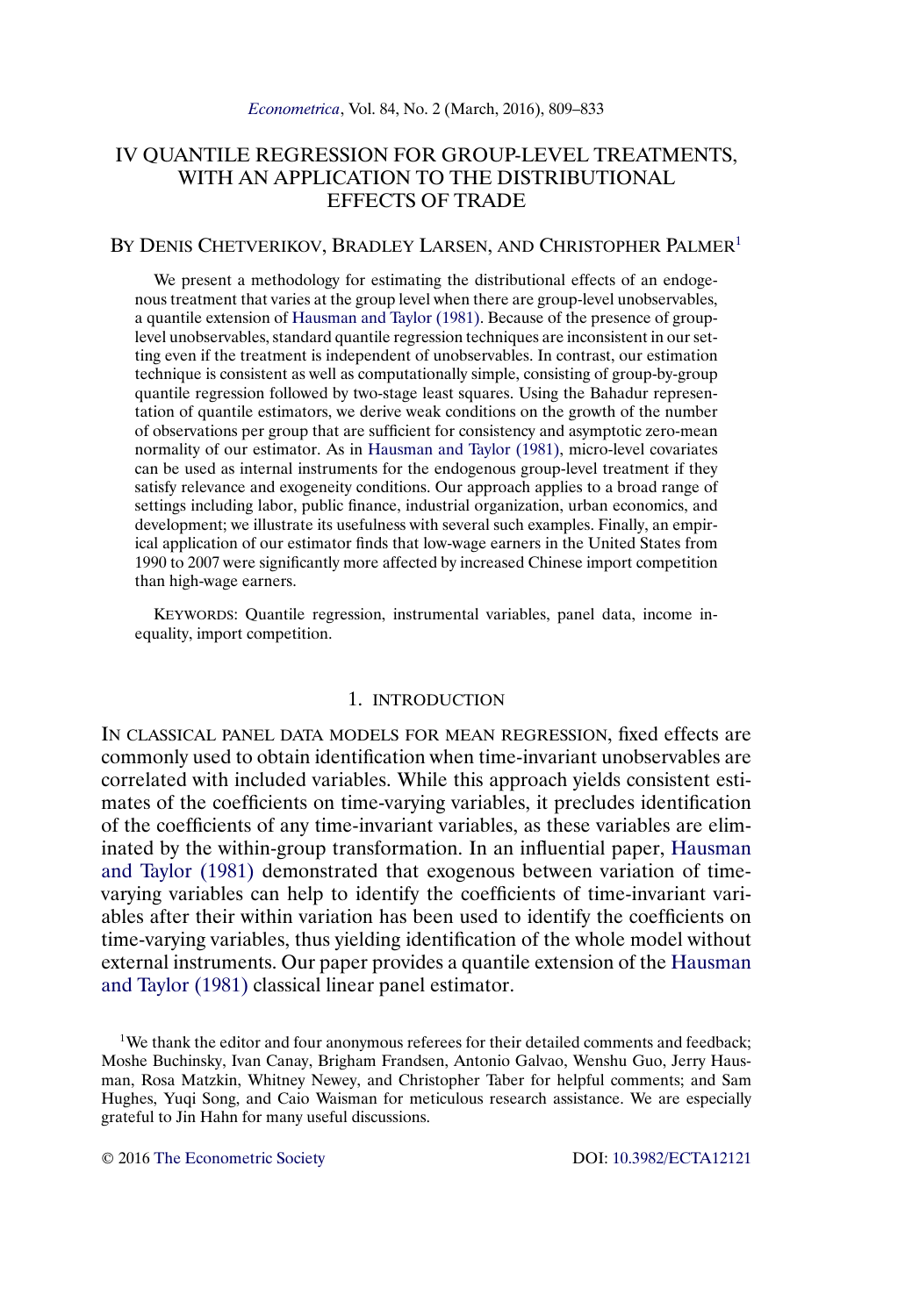<span id="page-2-0"></span>We present our model in Section [2.](#page-4-0) To clarify the range of potential applications of our estimator, we depart in the model from the usual panel data terminology and refer to panel units as groups (instead of as individuals; groups might be states, cities, schools, etc.) and to within-group observations as individuals or micro-level observations (instead of as time observations; individuals might be students, families, firms, etc.).<sup>2</sup> The model is of practical significance when the researcher has data on a group-level endogenous treatment and has microdata on the outcome of interest within each group. For example, a researcher may be interested in the effect of a policy which varies across states and years (a "group") on the within-group distribution of micro-level outcomes. In Section [2,](#page-4-0) we also explain how the problem we solve differs from others in the quantile regression literature, and we demonstrate that, as in [Hausman and Taylor \(1981\),](#page-24-0) micro-level covariates can be used as internal instruments for the endogenous group-level treatment if they satisfy relevance and exogeneity conditions. This last feature of the model is especially appealing because, in practice, it may be difficult to find external instruments.

In Section [3,](#page-8-0) we introduce our estimation approach, which we refer to as grouped IV quantile regression. The estimator is computationally simple to implement and consists of two steps: (i) perform quantile regression within each group to estimate effects of micro-level covariates, or, if no micro-level covariates are included, calculate the desired quantile for the outcome within each group; and (ii) regress the estimated group-specific effects on group-level covariates using either 2SLS, if the group-level covariates are endogenous, or OLS, if the group-level covariates are exogenous, either of which cases would render standard quantile regression (e.g., [Koenker and Bassett \(1978\)\)](#page-24-0) inconsistent.3 Section [3](#page-8-0) also discusses Monte Carlo simulations (found in Appendix A of the Supplemental Material [\(Chetverikov, Larsen, and Palmer](#page-23-0) [\(2016\)\)](#page-23-0)) that demonstrate that our estimator has much lower bias than that of the standard quantile regression estimator when the group-level treatment is endogenous, even in small samples, and at larger sample sizes our estimator outperforms quantile regression even when the treatment is exogenous. Section [3](#page-8-0) also highlights additional computational benefits of our estimator.

Section [4](#page-10-0) provides a variety of examples illustrating the use of the grouped IV quantile regression estimator. In particular, we use examples from [Angrist](#page-23-0) [and Lang \(2004\),](#page-23-0) [Larsen \(2014\),](#page-24-0) [Palmer \(2011\),](#page-24-0) and [Backus \(2014\)](#page-23-0) to illustrate applicability of our estimator. In addition to these examples, the grouped

<sup>2</sup>Similar terminology was used, for example, by [Altonji and Matzkin \(2005\).](#page-23-0)

<sup>&</sup>lt;sup>3</sup>Even in the absence of endogeneity, the [Koenker and Bassett \(1978\)](#page-24-0) estimator will be inconsistent in our setting because of group-level unobservables, akin to left-hand-side measurement error; see Section [2](#page-4-0) for details on our setting. While posing no problems for linear models, lefthand-side errors-in-variables can bias quantile estimation (see [Hausman \(2001\)](#page-24-0) and [Hausman,](#page-24-0) [Luo, and Palmer \(2014\)\)](#page-24-0).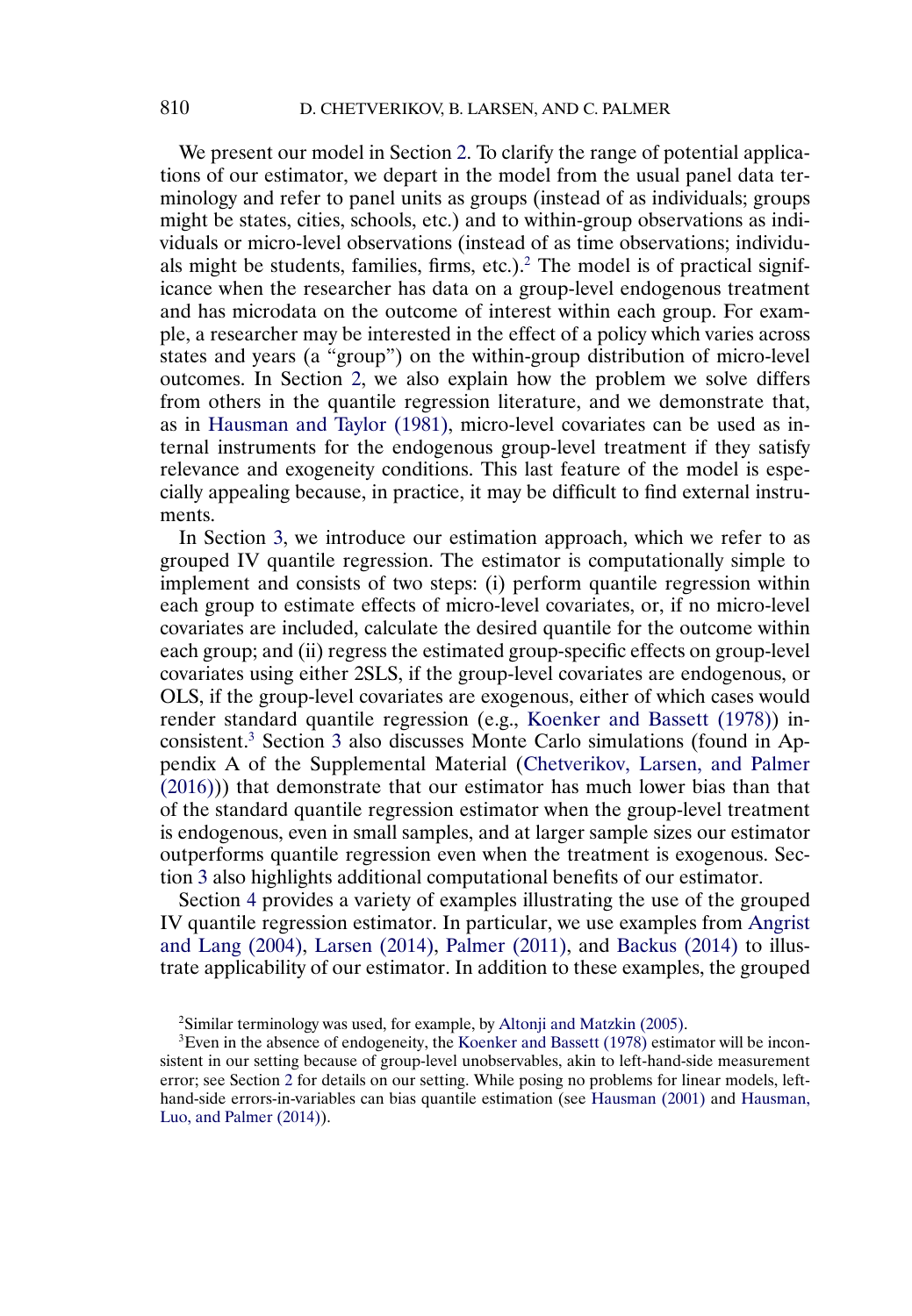quantile approach can apply to a wide range of settings in labor, industrial organization, trade, public finance, development, and other applied fields.

We derive theoretical properties of the estimator in Section [5.](#page-13-0) The results are based on asymptotics where both the number of groups and the number of observations per group grow to infinity. While linear panel models, including [Hausman and Taylor \(1981\),](#page-24-0) admit a simple *unbiased* fixed effects estimator and hence do not require asymptotics in the number of observations per group, quantile estimators are *biased in finite samples* leading to inconsistency of our estimator if the number of observations per group remains small as the number of groups increases, and making the estimator inappropriate in the settings with a small number of observations per group and a large number of groups. However, since quantile estimators are *asymptotically unbiased*, we are able to employ Bahadur's representation of quantile estimators to derive weak conditions on the growth of the number of observations per group that are sufficient for the consistency and asymptotic zero-mean normality of our estimator. Importantly, the attractive theoretical properties of the estimator remain valid even if the number of observations per group is relatively small in comparison with the number of groups. We demonstrate that standard errors for the proposed estimator can be obtained using traditional heteroscedasticity-robust variance estimators for 2SLS, making inference particularly simple. In the Supplemental Material, we also discuss clustered standard errors, and we show how to construct confidence bands for the coefficient of interest which hold uniformly over a set of quantiles via multiplier bootstrap procedure.

Section [6](#page-18-0) presents an empirical application which studies the effect of trade on the distribution of wages within local labor markets. We build on the work of [Autor, Dorn, and Hanson \(2013\),](#page-23-0) who studied the effect of Chinese import competition on average wages in local labor markets.

Using the grouped IV quantile regression approach developed here, we find that Chinese import competition reduced the wages of low-wage earners (individuals at the bottom quartile of the conditional wage distribution) more than high-wage earners, particularly for females, heterogeneity which is missed by focusing on traditional 2SLS estimates.

To the best of our knowledge, our paper is the first to present a framework for estimating distributional effects as a function of group-level covariates. There is, however, a large literature studying quantile models for panel data when the researcher wishes to estimate distributional effects of microlevel covariates. See, for example, [Koenker \(2004\),](#page-24-0) [Abrevaya and Dahl \(2008\),](#page-23-0) [Lamarche \(2010\),](#page-24-0) [Canay \(2011\),](#page-23-0) [Galvao \(2011\),](#page-24-0) [Kato and Galvao \(2011\),](#page-24-0) [Ponomareva \(2011\),](#page-24-0) [Kato, Galvao, and Montes-Rojas \(2012\),](#page-24-0) [Rosen \(2012\),](#page-24-0) [Arellano and Bonhomme \(2013\),](#page-23-0) and [Galvao and Wang \(2013\).](#page-24-0) Our paper also contributes to the growing literature on IV treatment effects in quantile models, such as [Abadie, Angrist, and Imbens \(2002\),](#page-23-0) [Chernozhukov and Hansen](#page-23-0) [\(2005, 2006, 2008\)](#page-23-0), [Lee \(2007\),](#page-24-0) [Chesher \(2003\),](#page-23-0) and [Imbens and Newey \(2009\).](#page-24-0)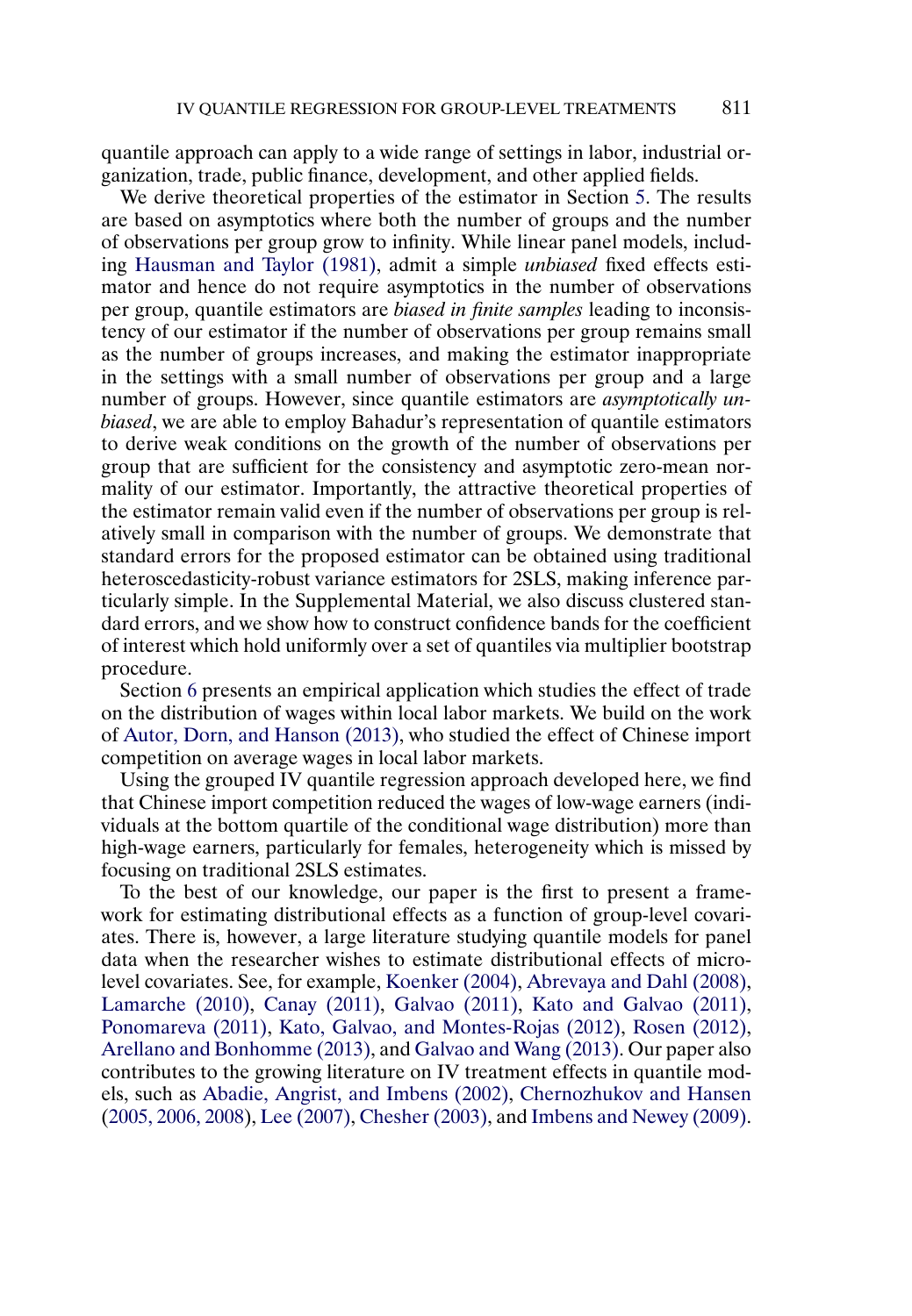Our paper differs, however, in that this literature focuses on the case where individual-level unobserved heterogeneity is correlated with an individual-level treatment, whereas we focus on the case where a group-level, additively separable unobservable is correlated with a group-level treatment.

Throughout the paper, we use the following notation. The symbol  $\|\cdot\|$  denotes the Euclidean norm. The symbol  $\Rightarrow$  signifies weak convergence, and  $l^{\infty}(\mathcal{U})$  represents the set of bounded functions on  $\mathcal{U}$ . With some abuse of notation,  $\ell^{\infty}(\mathcal{U})$  also denotes the set of component-wise bounded vector-valued functions on  $U$ . All equalities and inequalities concerning random variables are implicitly assumed to hold almost surely. All proofs and some extensions of our results are contained in the Supplemental Material.

## 2. MODEL

We study a panel data quantile regression model for a response variable  $y_{ig}$ of individual  $i$  in group g. We first present a simple version of the model, which we consider as most appealing in empirical work, and then present the general version of our model, which allows for more flexible distributional effects. Our estimator and theoretical results apply to both the general and simple versions of the model.

In the simple version of the model, we assume that the  $u$ th quantile of the conditional distribution of  $y_{ig}$  is given by

$$
(1) \qquad Q_{y_{ig}|\tilde{z}_{ig},x_{g},\varepsilon_{g}}(u)=\tilde{z}_{ig}'\gamma(u)+x_{g}'\beta(u)+\varepsilon_{g}(u),\quad u\in\mathcal{U},
$$

where  $Q_{y_{ig}|\tilde{z}_{ig},x_g,s_g}(u)$  is the *u*th conditional quantile of  $y_{ig}$  given  $(\tilde{z}_{ig},x_g,\varepsilon_g)$ ,  $\tilde{z}_{ig}$ is a  $(d_z - 1)$ -vector of observable individual-level covariates (which we sometimes refer to as micro-level covariates),  $x_g$  is a  $d_x$ -vector of observable grouplevel covariates ( $x_g$  contains a constant),  $\gamma(u)$  and  $\beta(u)$  are  $(d_z - 1)$ - and  $d_x$ vectors of coefficients,  $\varepsilon_g = \{\varepsilon_g(u), u \in \mathcal{U}\}\)$  is a set of unobservable group-level random scalar shifters,<sup>4</sup> and  $\tilde{U}$  is a set of quantile indices of interest. Here,  $\gamma(u)$  and  $\beta(u)$  represent the effects of individual- and group-level covariates, respectively. In this paper, we are primarily interested in estimating  $\beta(u)$ , although we also provide some new results on estimating  $\gamma(u)$ .

In the more general version of the model, of which (1) is a special case, we assume that the *u*th quantile of the conditional distribution of  $y_{ig}$  is given by

$$
(2) \tQ_{y_{ig}|z_{ig},x_{g},\alpha_{g}}(u)=z'_{ig}\alpha_{g}(u), \quad u\in\mathcal{U},
$$

(3) 
$$
\alpha_{g,1}(u) = x'_g \beta(u) + \varepsilon_g(u), \quad u \in \mathcal{U},
$$

<sup>4</sup>One interpretation of the term  $\varepsilon_g(u)$  in (1) is that it accounts for all unobservable grouplevel covariates  $\eta_g$  that affect the distribution of  $y_{ig}$  but are not included in  $x_g$ . In this case,  $\varepsilon_g(u) = \varepsilon(u, \eta_g)$ . Note that we do not impose any parametric restrictions on  $\varepsilon(u, \eta_g)$ , and so we allow for arbitrary nonlinear effects of the group-level unobservable covariates that can affect different quantiles in different ways.

<span id="page-4-0"></span>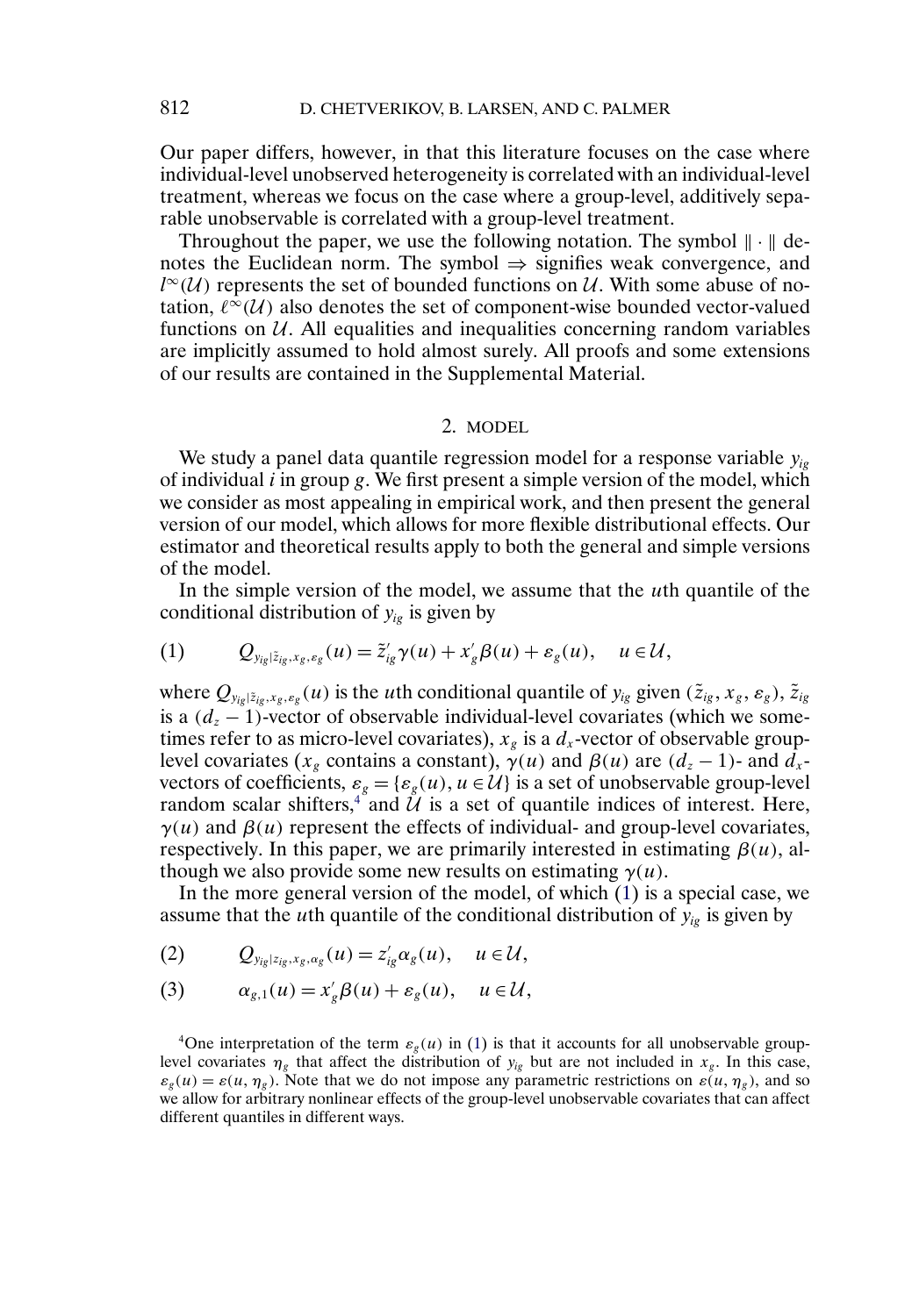<span id="page-5-0"></span>where  $Q_{y_{ig}|z_{ig},x_{g},\alpha_{g}}(u)$  is the *u*th conditional quantile of  $y_{ig}$  given  $(z_{ig}, x_{g}, \alpha_{g}),$  $z_{ig}$  is a  $d_z$ -vector of observable individual-level covariates,  $\alpha_g = {\alpha_g(u), u \in \mathcal{U}}$ is a set of (random) group-specific effects with  $\alpha_{g,1}(u)$  being the *first component* of the vector  $\alpha_g(u) = (\alpha_{g,1}(u), \dots, \alpha_{g,d_z}(u))'$ , and all other notation is the same as above. In this model, we assume that the response variable  $y_{ig}$  satis-fies the quantile regression model in [\(2\)](#page-4-0) with group-specific effects  $\alpha_{\varrho}(u)$ . We are primarily interested in studying how these effects depend on the grouplevel covariates  $x_g$ , and, without loss of generality, we focus on  $\alpha_{g,1}(u)$ , the first component of the vector  $\alpha_g(u)$ . To make the problem operational, we assume that  $\alpha_{g,1}(u)$  satisfies the linear regression model [\(3\)](#page-4-0), in which we are interested in estimating the vector of coefficients  $\beta(u)$ .

Observe that the model  $(1)$  is a special case of the model  $(2)$ – $(3)$ . Indeed, setting  $z_{ig} = (1, \tilde{z}_{ij}')'$  and assuming that  $(\alpha_{g,2}(u), \dots, \alpha_{g,d_z}(u))' = \gamma(u)$  for some non-stochastic  $(d_z - 1)$ -vector  $\gamma(u)$  and all  $g = 1, \ldots, G$  in the model [\(2\)](#page-4-0)–[\(3\)](#page-4-0) gives the model [\(1\)](#page-4-0) after substituting [\(3\)](#page-4-0) into [\(2\)](#page-4-0). The model (2)–(3) is more general, however, because it allows all coefficients of individual-level covariates to vary across groups via group-specific effects  $\alpha_g(u)$ , and it also allows to study not only location shift effects of the group-level covariates  $x_g$  but also their interaction effects. Therefore, throughout this paper, we study the model  $(2)–(3)$  $(2)–(3)$  $(2)–(3)$ .

As an example of where the above modeling framework is useful, consider a case in which a researcher wishes to model the effects of a policy, contained in  $x_g$ , which varies at the state-by-year level (a "group" in this setting) on the distribution of micro-level outcomes (such as individuals' wages within each state-by-year combination), denoted  $y_{ig}$ , conditional on micro-level covariates, such as education level, denoted  $z_{ig}$ . The framework in [\(1\)](#page-4-0) would model the location-shift effect of the policy on conditional quantiles of wages within a group, given by  $\beta(u)$ . The additional flexibility of [\(2\)](#page-4-0)–[\(3\)](#page-4-0) would also allow for interaction effects. For example, a policy  $x_{g}$  may have differential effects on lower wage quantiles for the less-educated than for the higher-educated; model [\(2\)](#page-4-0) would capture this idea by allowing the researcher to specify a lin-ear regression model of the form of [\(3\)](#page-4-0) for the component of  $\alpha_{\varrho}$  that is the coefficient on education level, allowing the researcher to study how the effect of education level on the wage distribution varies as a function of  $x<sub>g</sub>$ , the pol $icy.<sup>5</sup>$ 

In many applications, it is likely that the group-level covariates  $x_g$  may be endogenous in the sense that  $E[x_g \varepsilon_g(u)] \neq 0$ , at least for some values of the quantile index  $u \in U$ . Therefore, to increase applicability of our results, we assume that there exists a  $d_w$ -vector of observable instruments  $w_g$  such that

5If the researcher is interested in modeling several effects, for example location-shift and some interaction effects, she can specify a linear regression model of the form [\(3\)](#page-4-0) for each effect.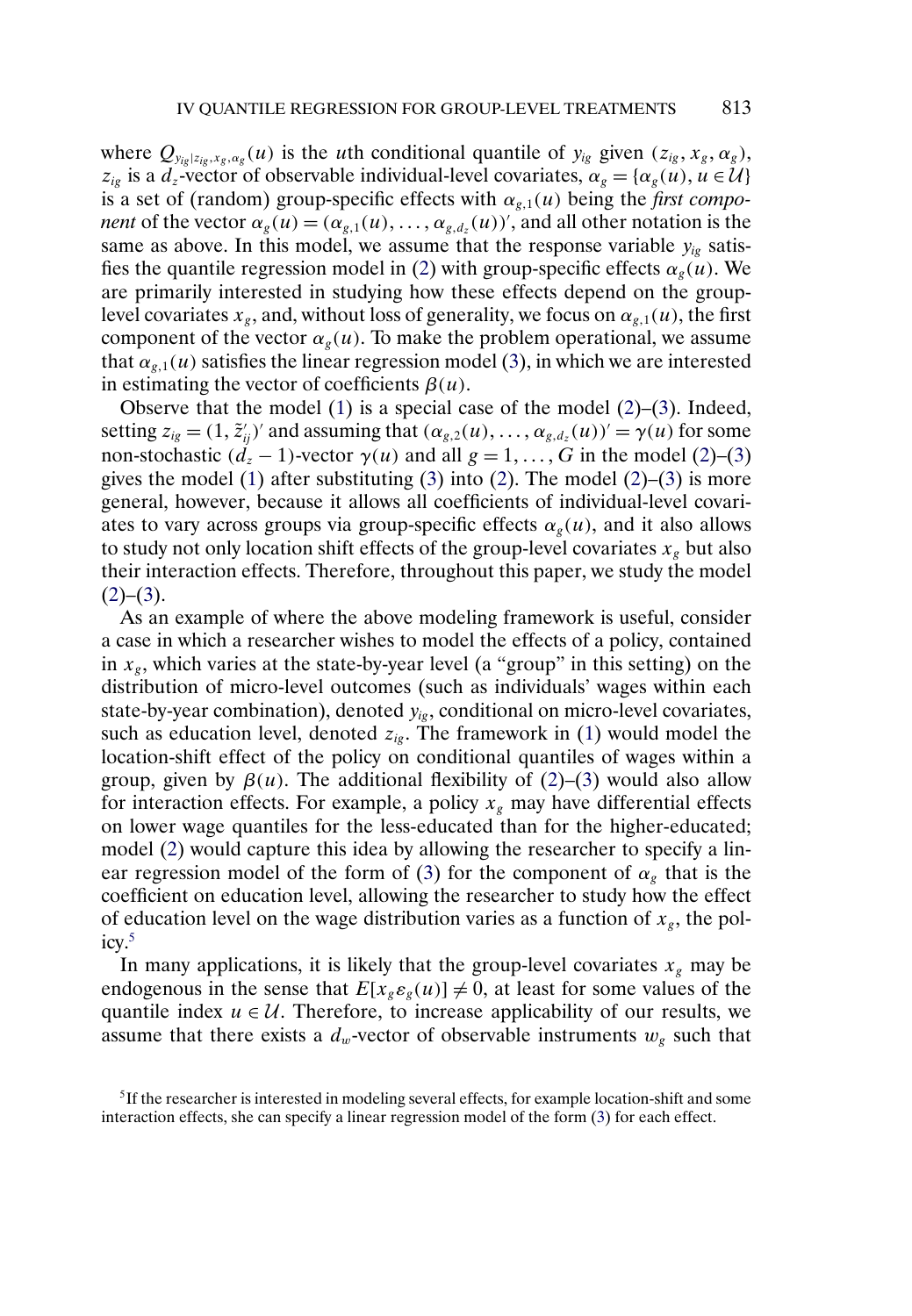<span id="page-6-0"></span> $E[w_g \varepsilon_g(u)] = 0$  for all  $u \in \mathcal{U}$ ,  $E[w_g x'_g]$  is nonsingular, and  $y_{ig}$  is independent of  $w_g$  conditional on  $(z_{ig}, x_g, \alpha_g)$ .<sup>6</sup> The first two conditions are familiar from the classical linear instrumental variable regression analysis, and the third condition requires the distribution of  $y_{ig}$  to be independent of  $w_g$  once we control for  $z_{ig}$ ,  $x_g$ , and  $\alpha_g$ . It implies, in particular, that  $Q_{y_{ig}|z_{ig},x_g,\alpha_g,w_g}(u) = z'_{ig}\alpha_g(u)$  for all *u* ∈  $U$ .<sup>7</sup>

We assume that a researcher has data on G groups and  $N_g$  individuals within group  $g = 1, \ldots, G$ . Thus, the data consist of observations on  $\{(z_{ig}, y_{ig}), i = 1, \ldots, N_g\}, x_g$ , and  $w_g$  for  $g = 1, \ldots, G$ . Throughout the paper, we denote  $N_G = \min_{1 \leq g \leq G} N_g$ . For our asymptotic theory in Section [5,](#page-13-0) we will assume that  $N_G$  gets large as  $G \rightarrow \infty$ . Specifically, for the asymptotic zero-mean normality of our estimator  $\hat{\beta}(u)$  of  $\beta(u)$ , we will assume that  $G^{2/3}(\log N_G)/N_G \to 0$  $G^{2/3}(\log N_G)/N_G \to 0$  $G^{2/3}(\log N_G)/N_G \to 0$  as  $G \to \infty$ ; see Assumption 3 below. Thus, our results are useful when both G and  $N<sub>G</sub>$  are large, which occurs in many empirical applications, but we also note that our results apply even if the number of observations per group is relatively small in comparison with the number of groups.

We also emphasize that, like in the original panel data *mean* regression model of [Hausman and Taylor \(1981\),](#page-24-0) an important feature of our panel data *quantile* regression model is that it allows for *internal* instruments. Specifically, if some component of the vector  $z_{ig}$ , say  $z_{ig,k}$ , is exogenous in the sense that  $E[z_{ig,k} \varepsilon_g(u)] = 0$  for all  $u \in \mathcal{U}$ , we can use, for example,  $N_g^{-1/2} \sum_{i=1}^{N_g} z_{ig,k}$  as an additional instrument provided it is correlated with  $x_g$ , including it into the vector  $w_{\sigma}$ . Since in practice it is often difficult to find an appropriate external instrument, allowing for internal instruments greatly increases the applicability of our results.

<sup>6</sup>The assumption that  $E[w_g \varepsilon_g(u)] = 0$  holds jointly for all  $u \in \mathcal{U}$  should not be confused with requiring quantile crossing. To understand it, assume, for example, that  $\varepsilon_g(u) = \varepsilon(u, \eta_g)$  where  $\eta_g$  is a vector of group-level omitted variables in regression [\(3\)](#page-4-0). Then a sufficient condition for the assumption  $E[w_g \varepsilon_g(u)] = E[w_g \varepsilon(u, \eta_g)] = 0$  is that  $E[\varepsilon(u, \eta_g)|w_g] = 0$ . In turn, the restriction of the condition  $E[\varepsilon(u, \eta_g)|w_g] = 0$  is that  $E[\varepsilon(u, \eta_g)|w_g]$  does not depend on  $w_g$ , which occurs (for example) if  $\eta_g$  is independent of  $w_g$ . Once we assume that  $E[\varepsilon(u, \eta_g)|w_g]$  does not depend on  $w_g$ , the further restriction that  $E[\varepsilon(u, \eta_g)|w_g] = 0$  is a normalization of the component of the vector  $\beta(u)$  corresponding to the constant in the vector  $x_g$ .

<sup>7</sup>The setting we model differs from other IV quantile settings, such as [Chernozhukov and](#page-23-0) [Hansen](#page-23-0) [\(2005, 2006, 2008\)](#page-23-0). Consider, for simplicity, our model [\(1\)](#page-4-0) and assume that  $U = [0, 1]$ . Then the Skorohod representation implies that  $y_{ig} = \tilde{z}_{ig}' \gamma(u_{ig}) + x'_{g} \beta(u_{ig}) + \varepsilon_{g}(u_{ig})$  where  $u_{ig}$  is a random variable that is distributed uniformly on [0, 1] and is independent of  $(\tilde{z}_{i}$ ,  $x_g$ ,  $\varepsilon_g$ ). Here, one can think of  $u_{ig}$  as unobserved individual-level heterogeneity. In this model, the unobserved group-level component  $\varepsilon_g(\cdot)$  is modeled as an additively separable term. In contrast, the model in [Chernozhukov and Hansen](#page-23-0) [\(2005, 2006, 2008\)](#page-23-0) assumes that  $\varepsilon_g(u) = 0$  for all  $u \in [0, 1]$  and instead assumes that  $u_{ie}$  is not independent of ( $\tilde{z}_{ie}$ ,  $x_g$ ). Thus, these two models are different and require different analysis.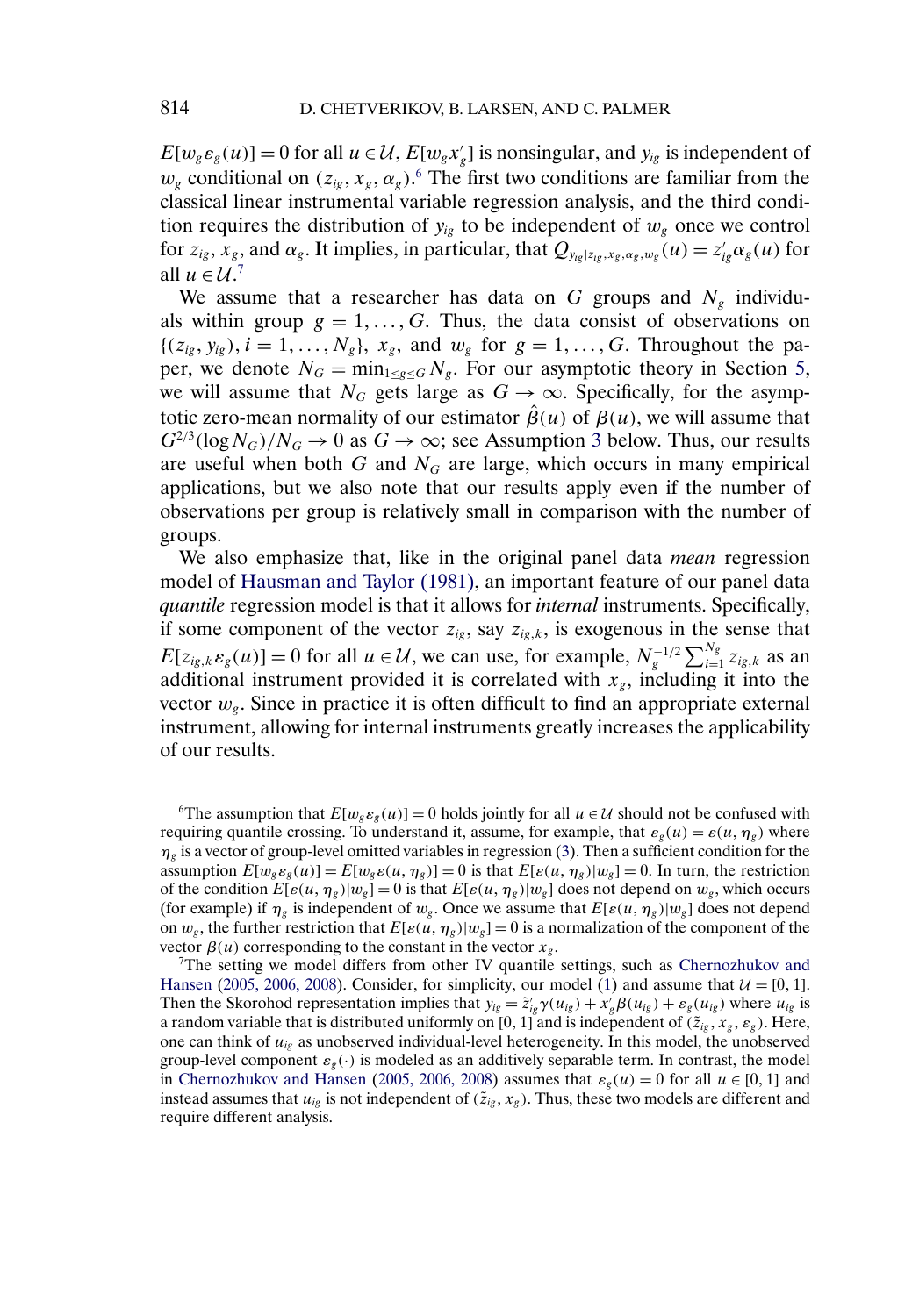<span id="page-7-0"></span>Our problem in this paper is different from that studied in [Koenker \(2004\),](#page-24-0) [Kato, Galvao, and Montes-Rojas \(2012\),](#page-24-0) and [Kato and Galvao \(2011\).](#page-24-0) [8](#page-24-0) Specifically, they considered the panel data quantile regression model

$$
(4) \tQ_{y_{ig}|z_{ig},\alpha_{g}}(u)=z'_{ig}\gamma(u)+\alpha_{g}(u),\quad u\in\mathcal{U},
$$

and developed estimators of  $\gamma(u)$ . Building on [Koenker \(2004\),](#page-24-0) [Kato, Gal](#page-24-0)[vao, and Montes-Rojas \(2012\)](#page-24-0) suggested estimating  $\gamma(u)$  in this model by running a quantile regression estimator of [Koenker and Bassett \(1978\)](#page-24-0) on the pooled data, treating  $\{\alpha_g(u), g = 1, \ldots, G\}$  as a set of parameters to be estimated jointly with the vector of parameters  $\gamma(u)$  (the same technique can be used to estimate  $\gamma(u)$  in our model [\(1\)](#page-4-0) by setting  $\alpha_g(u) = x'_g \beta(u) +$  $\varepsilon<sub>g</sub>(u)$ ). They showed that their estimator is asymptotically zero-mean normal if  $G^2(\log G)^3/N_G \to 0$  as  $G \to \infty$ . Making further progress, [Kato and Gal](#page-24-0)[vao \(2011\)](#page-24-0) suggested an interesting smoothed quantile regression estimator of  $\gamma(u)$  that is asymptotically zero-mean normal if  $G/N_G \rightarrow 0.9$  These papers do not provide a model for our estimator of  $\beta(u)$ , our primary object of interest, but instead focus solely on  $\gamma(u)$ .

Our model is also different from that studied in [Hahn and Meinecke \(2005\),](#page-24-0) who considered an extension of [Hausman and Taylor \(1981\)](#page-24-0) to cover nonlinear panel data models. Formally, they considered a nonlinear panel data model defined by the following equation:

$$
E[\varphi(y_{ig}, z'_{ig}\gamma + x'_{g}\beta + \varepsilon_{g})] = 0,
$$

 $8$ Our paper is also related to but different from [Graham and Powell \(2012\),](#page-24-0) who studied the model that in our notation would take the form  $y_{ig} = z'_{ig} \alpha_g(u_{ig})$  where  $u_{ig}$  represents (potentially multidimensional) random unobserved heterogeneity, and developed an interesting identification and estimation strategy for the parameter  $E[\alpha_g(u_{ig})]$ , achieving identification when the number of observations per group remains small as the number of groups gets large and, under certain conditions, allowing  $\alpha_g(\cdot) = \alpha_{ig}(\cdot)$  to depend on *i*.

<sup>9</sup>To clarify the difference between the growth condition in our paper, which is  $G^{2/3}(\log N_G)/N_G \rightarrow 0$ , and the growth condition, for example, in [Kato, Galvao, and Montes-](#page-24-0)[Rojas \(2012\),](#page-24-0) which is  $G^2(\log G)^3/N_G \to 0$ , assume, for simplicity, that  $d_x = 1$ ,  $d_z = 2$ , and  $x_g$ and the second component of  $z_{ig}$  are constants, that is,  $x_g = 1$  and  $z_{ig} = (\tilde{z}'_{ig}, 1)'$ . Then our model [\(2\)](#page-4-0)–[\(3\)](#page-4-0) reduces to  $Q_{y_{ig}|\bar{z}_{ig},g_{g},\alpha_{g}}(u) = \tilde{z}_{ig}(\beta(u) + \varepsilon_{g}(u)) + \alpha_{g}(u)$ , which is similar to the model (4) studied in [Kato, Galvao, and Montes-Rojas \(2012\)](#page-24-0) with the exception that we allow for additional group-specific random shifter  $\varepsilon_g(u)$ . When  $\varepsilon_g(u)$  is present, our estimator  $\hat{\beta}(u)$  of  $\beta(u)$  satisfies  $G^{1/2}(\hat{\beta}(u) - \beta(u)) \Rightarrow N(0, V_1)$  for some non-vanishing variance  $V_1$ ; see Section [5.](#page-13-0) When  $\varepsilon_g(u)$  is set to zero, however,  $V_1$  vanishes, making the limiting distribution degenerate and leading to faster convergence rate of the estimator  $\hat{\beta}(u)$ . In fact, when  $V_1$  vanishes, one obtains  $(GN_G)^{1/2}(\hat{\beta}(u) - \beta(u)) \Rightarrow N(0, V_2)$  for some non-vanishing variance  $V_2$ . An additional  $N_G^{1/2}$  factor, in turn, appears in the residual terms of the Bahadur representation of the estimator  $\hat{\beta}(u)$ , which eventually lead to stronger requirements on the growth of the number of observations per group  $N_G$  relative to the number of groups, explaining the difference between the growth condition in [Kato, Galvao, and Montes-Rojas \(2012\)](#page-24-0) and our growth condition.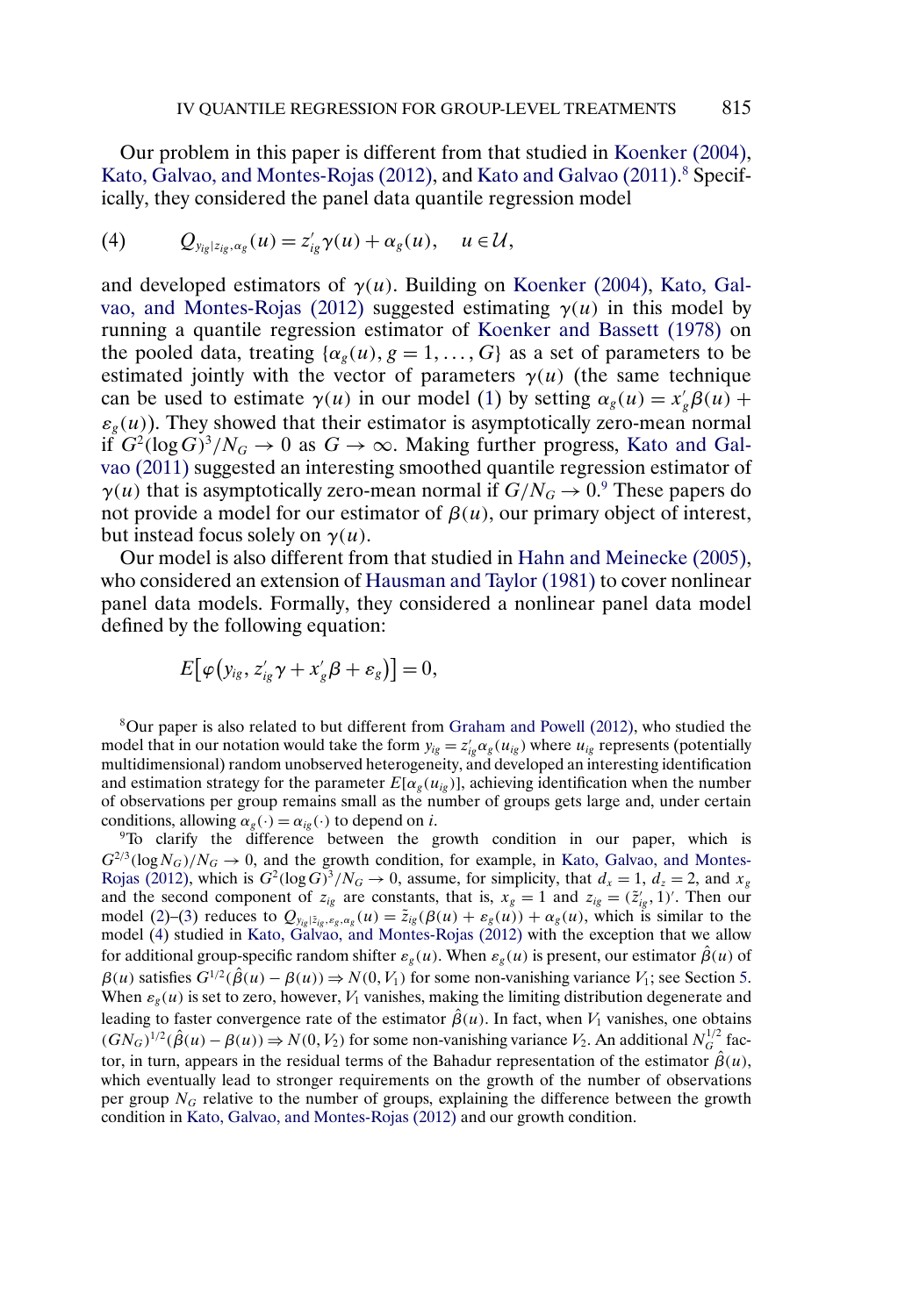<span id="page-8-0"></span>where  $\varphi(\cdot, \cdot)$  is a vector of moment functions and  $x_g' \beta + \varepsilon_g$  is the group-specific effect. As in this paper, the authors were interested in estimating the effect of group-level covariates (coefficient  $\beta$ ) without assuming that  $\varepsilon_{\gamma}$  is independent (or mean-independent) of  $x_g$  but assuming instead that there exists an instrument  $w_g$  satisfying  $E[w_g \varepsilon_g] = 0$ . Importantly, however, they assumed that  $\varphi(\cdot,\cdot)$  is a vector of *smooth* functions, so that their results do not apply immediately to our model. In addition, [Hahn and Meinecke \(2005\)](#page-24-0) required that  $N_G/G > c$  for some  $c > 0$  uniformly over all G to prove that their estimator is asymptotically zero-mean normal. In contrast, as emphasized above, we only require that  $G^{2/3}(\log N_G)/N_G \to 0$  as  $G \to \infty$ , with the improvement coming from a better control of the residuals in the Bahadur representation.

#### 3. ESTIMATOR

In this section, we develop our estimator, which we refer as grouped IV quantile regression. Our main emphasis is to derive a computationally simple, yet consistent, estimator. The estimator consists of the following two stages.

*Stage 1*: For each group g and each quantile index  $u$  from the set  $U$  of indices of interest, estimate *uth* quantile regression of  $y_{ig}$  on  $z_{ig}$  using the data  $\{(y_{ig}, z_{ig}) : i = 1, \ldots, N_g\}$  by the classical quantile regression estimator of [Koenker and Bassett \(1978\):](#page-24-0)

$$
\hat{\alpha}_g(u) = \arg\min_{a \in \mathbb{R}^{d_Z}} \sum_{i=1}^{N_g} \rho_u(y_{ig} - z'_{ig}a),
$$

where  $\rho_u(x) = (u - 1\{x < 0\})x$  for  $x \in \mathbb{R}$ . Denote  $\hat{\alpha}_g(u) = (\hat{\alpha}_{g,1}(u), \dots, \hat{\alpha}_{g,d_z})'$ .

*Stage 2*: Estimate a 2SLS regression of  $\hat{\alpha}_{g,1}(u)$  on  $x_g$  using  $w_g$  as an instrument to get an estimator  $\hat{\beta}(u)$  of  $\beta(u)$ , that is,

$$
\hat{\beta}(u) = (X'P_WX)^{-1}(X'P_W\hat{A}(u)),
$$

where  $X = (x_1, \ldots, x_G)'$ ,  $W = (w_1, \ldots, w_G)'$ ,  $\hat{A}(u) = (\hat{\alpha}_{1,1}(u), \ldots, \hat{\alpha}_{G,1}(u))'$ , and  $P_W = W(W/W)^{-1}W'.^{10}$ 

Intuitively, as the number of observations per group increases,  $\hat{\alpha}_{g,1} - \alpha_{g,1}$ shrinks to zero uniformly over  $g = 1, \ldots, G$ , and we obtain a classical instrumental variables problem. The theory presented below provides a mild condition on the growth of the number of observations per group that is sufficient to achieve consistency and asymptotic zero-mean normality of  $\hat{\beta}(u)$ .

<sup>&</sup>lt;sup>10</sup>The use of a 2SLS regression on the second stage of our estimator is dictated by our assumption that  $\varepsilon_g(u)$  is (mean)-uncorrelated with  $w_g$ :  $E[w_g \varepsilon_g(u)] = 0$ . If, instead, we assumed that  $\varepsilon_g(u)$  is median-uncorrelated with  $w_g$ , a concept developed in [Komarova, Severini, and](#page-24-0) [Tamer \(2012\),](#page-24-0) the second stage of our estimator would be an IV quantile regression developed in [Chernozhukov and Hansen \(2006\).](#page-23-0) In this case, our method would be a quantile-after-quantile estimator.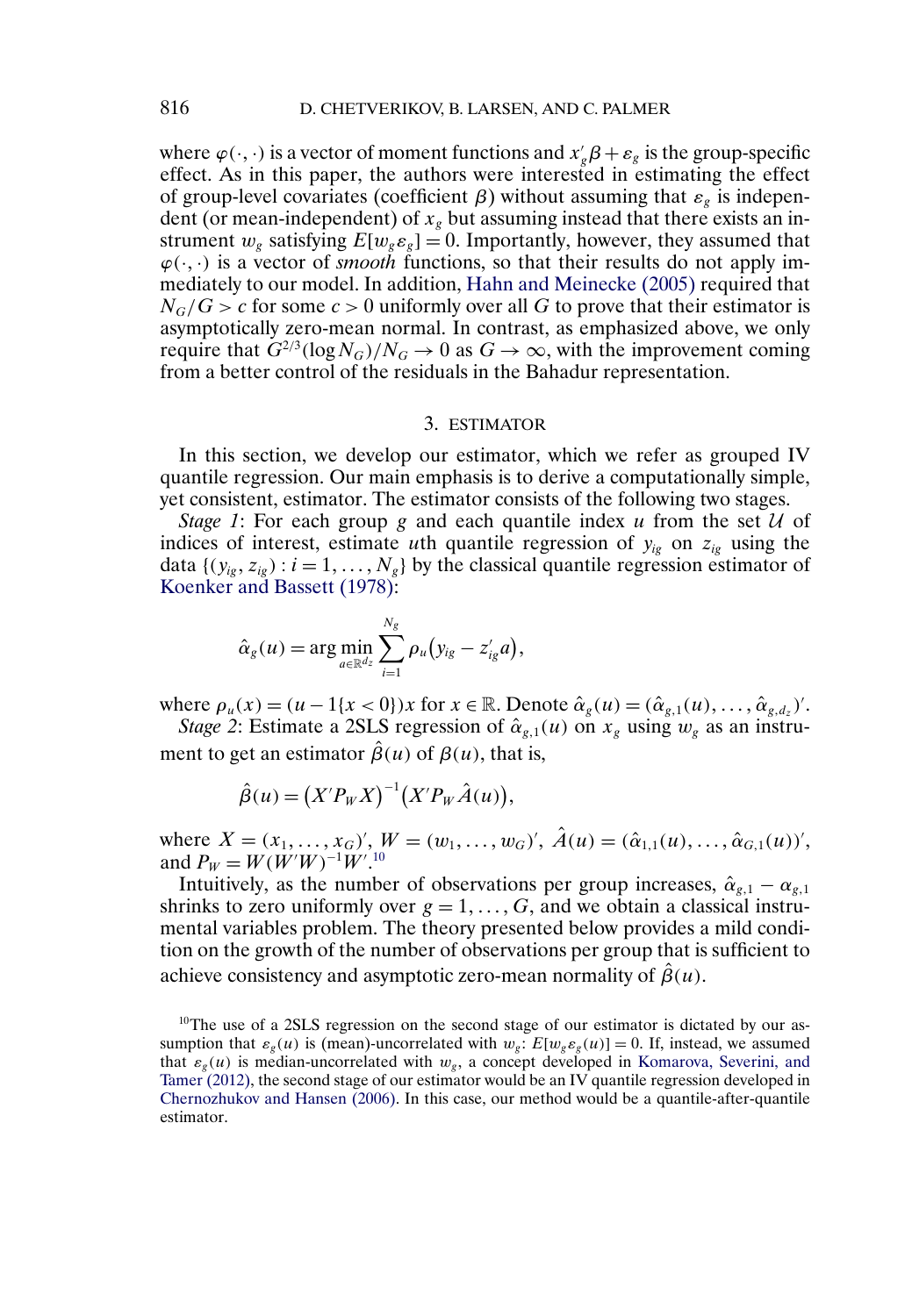<span id="page-9-0"></span>Several special cases of our estimator are worth noting. First, when the model is given by equation [\(1\)](#page-4-0), the steps of our estimator consist of (i) groupby-group quantile regression of  $y_{ig}$  on  $\tilde{z}_{ig}$  and on a constant, saving the estimated coefficient  $\hat{\alpha}_{g,1}(u)$  corresponding to the constant,  $\alpha_{g,1}(u) = x_g^{\prime} \beta(u) +$  $\varepsilon_g(u)$ , in each group; and (ii) regressing those saved coefficients  $\hat{\alpha}_{g,1}(u)$  on  $x_g$  via 2SLS using  $w_g$  as instruments. Second, if  $z_{ig}$  contains *only* a constant, the first stage simplifies to selecting the uth quantile of the outcome variable  $y_{ig}$  within each group. Third, if  $x_g$  is exogenous, that is,  $E[x_g \varepsilon_g(u)] = 0$ , OLS of  $\hat{\alpha}_{g,1}(u)$  on  $x_g$  may be used rather than 2SLS in the second stage. In this latter case, the grouped quantile estimation approach provides the advantage of handling group-level unobservables (or, alternatively, left-hand-side measurement error), which would bias the traditional [Koenker and Bassett \(1978\)](#page-24-0) estimator. When  $z_{ig}$  only includes a constant and  $x_g$  is exogenous, the grouped IV quantile regression estimator  $\hat{\beta}(u)$  simplifies to the minimum distance estimator described in [Chamberlain \(1994\)](#page-23-0) (see also [Angrist, Chernozhukov, and](#page-23-0) [Fernandez-Val \(2006\)\)](#page-23-0).

This estimator has several computational benefits relative to alternative methods. First, note that when the model is given by equation [\(1\)](#page-4-0), another approach to perform the first stage of our estimator would be to denote  $\alpha_{g,1}(u) =$  $x'_{g} \beta(u) + \varepsilon_{g}(u)$  and estimate parameters  $\gamma(u)$  and  $\{\alpha_{g,1}(u), g = 1, \ldots, G\}$ jointly from the pooled data set as in [Kato, Galvao, and Montes-Rojas \(2012\).](#page-24-0) This would provide an efficiency gain given that in this case, individual-level effects  $\gamma(u)$  are group-independent. Although the method we use is less efficient, it is computationally much less demanding since only few parameters are estimated in each regression, which can greatly reduce computation times in large data sets with many fixed effects.<sup>11</sup> Second, even if no group-level un-observables exist (consider model [\(1\)](#page-4-0) with  $\varepsilon_g(u) = 0$  for all  $g = 1, \ldots, G$ ), the grouped estimation approach can be considerably faster than the traditional [Koenker and Bassett \(1978\)](#page-24-0) estimator (though both estimators will be consistent). This computational advantage occurs when the dimension of  $x_g$ is large: standard quantile regression estimates  $\beta(u)$  in a single, nonlinear step, whereas the grouped quantile approach estimates  $\beta(u)$  in a linear second stage.12

Monte Carlo simulations in Appendix A of the Supplemental Material highlight the performance of our estimator for  $\beta(u)$  in [\(1\)](#page-4-0) relative to the traditional [Koenker and Bassett \(1978\)](#page-24-0) estimator (which ignores endogeneity of  $x_g$  as well

 $11$ In Monte Carlo experiments in Appendix A of the Supplemental Material, we find that jointly estimating group-level effects can take over 150 times as long as the grouped quantile approach when  $G = 200$ . With  $G > 200$ , the computation time ratio drastically increases further, with standard optimization packages often failing to converge appropriately.

<sup>&</sup>lt;sup>12</sup>One such example would be a case where a group is a state-by-year combination, and  $x_g$ contains many state and year fixed effects, in addition to the treatment of interest, as in Example [2](#page-11-0) of Section [4.](#page-10-0)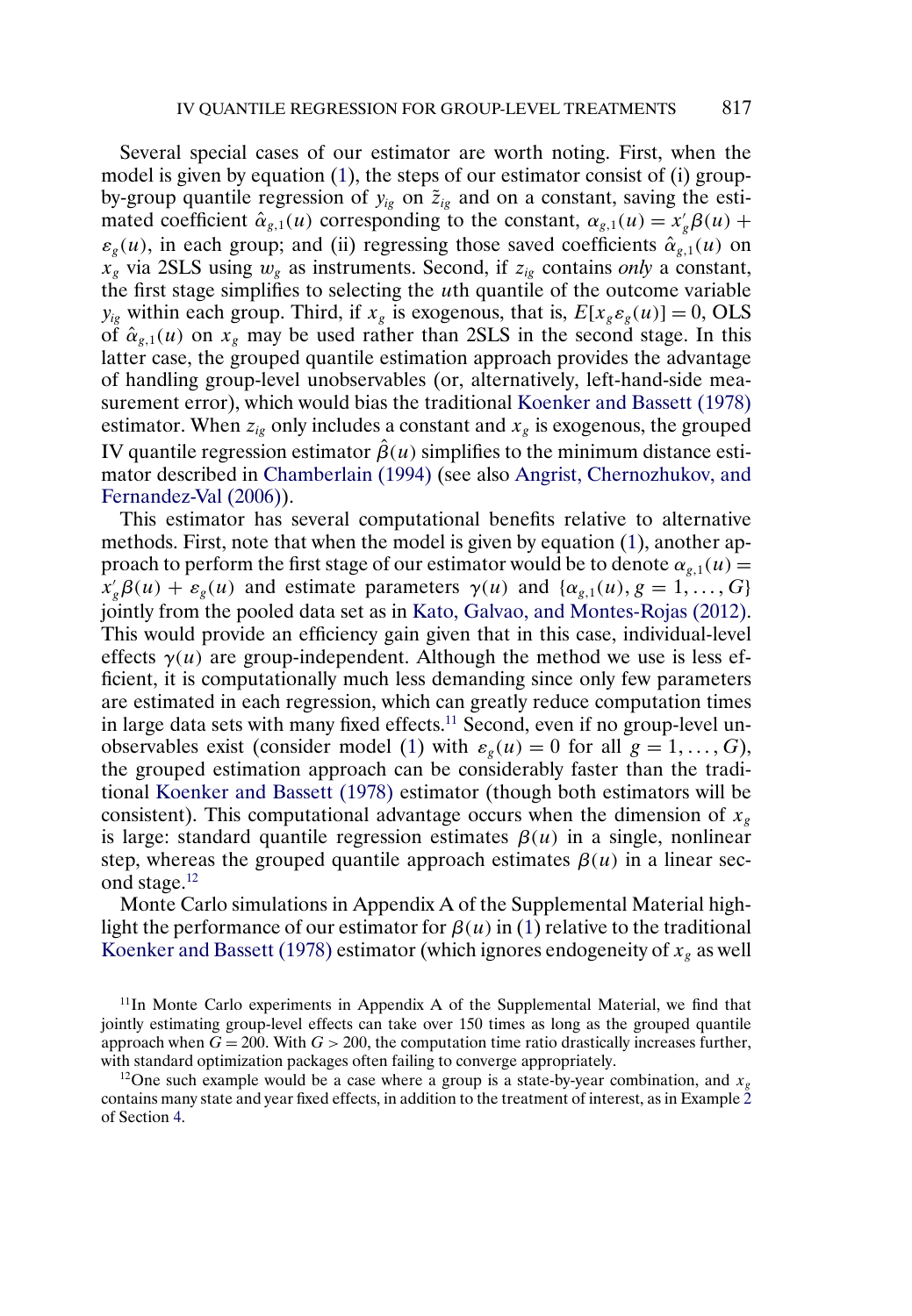as the existence of  $\varepsilon_g(u)$ ). Even when  $N_G$  and G are both small, the grouped IV quantile approach has lower bias than traditional quantile regression when  $x_g$  is endogenous. When  $x_g$  is exogenous but group-level unobservables  $\varepsilon_g(u)$ are still present, the bias of the grouped quantile approach shrinks quickly to zero as  $N_G$  grows but the bias of traditional quantile estimator does not. When no group-level unobservables are present, and hence both the grouped estimation approach and traditional quantile regression should be consistent, our estimator still has small bias, although traditional quantile regression outperforms our method in this case.

As we demonstrate below, standard errors for our estimator  $\hat{\beta}(u)$  may be obtained using standard heteroscedasticity-robust (Section [5\)](#page-13-0) or clustering (Appendix E of the Supplemental Material) approaches for 2SLS or OLS as if there were no first stage. Note that clustering in the second stage refers to dependence *across* groups, not within groups. For example, if a group is a stateby-year combination, the researcher may wish to use standard errors which are clustered at the state level.

#### 4. EXAMPLES OF GROUPED IV QUANTILE REGRESSION

To help the reader envision applications of our estimator, in this section, we provide several motivating examples of settings for which our estimator may be useful. Each of the following examples involves estimation of a treatment effect that varies at the group level with all endogeneity concerns also existing only at the group level.<sup>13</sup>

EXAMPLE 1—Peer Effects of School Integration: [Angrist and Lang \(2004\)](#page-23-0) studied how suburban student test scores were affected by the reassignment of participating urban students to suburban schools through Boston's Metco program. Before estimating their main instrumental variables model, the authors tested for a relationship between the presence of urban students in the classroom and the second decile of student test scores by estimating

(5) 
$$
Q_{y_{igj t}|x_{gj t}}(0.2) = \alpha_g(0.2) + \beta_j(0.2) + \gamma_t(0.2) + \delta(0.2)m_{gj t} + \lambda(0.2)s_{gj t} + \xi_{gj t}(0.2),
$$

where the left-hand side represents the second decile of student test scores within a group,  $x_{gjt} = (m_{gjt}, s_{gjt}, \xi_{gjt}, \alpha_g, \beta_j, \gamma_t)$ , and a group is a grade  $g \times$ school  $j \times$  year t cell. The variables  $s_{gjt}$  and  $m_{gjt}$  denote the class size and the

<span id="page-10-0"></span>

<sup>&</sup>lt;sup>13</sup>This is in contrast to settings where the endogeneity exists at the individual level, that is, when the individual unobserved heterogeneity is correlated with treatment. Such situations require a different approach than the one presented here, for example, [Chernozhukov and Hansen \(2005\),](#page-23-0) [Abadie, Angrist, and Imbens \(2002\),](#page-23-0) or the other approaches referenced in Section [1.](#page-1-0)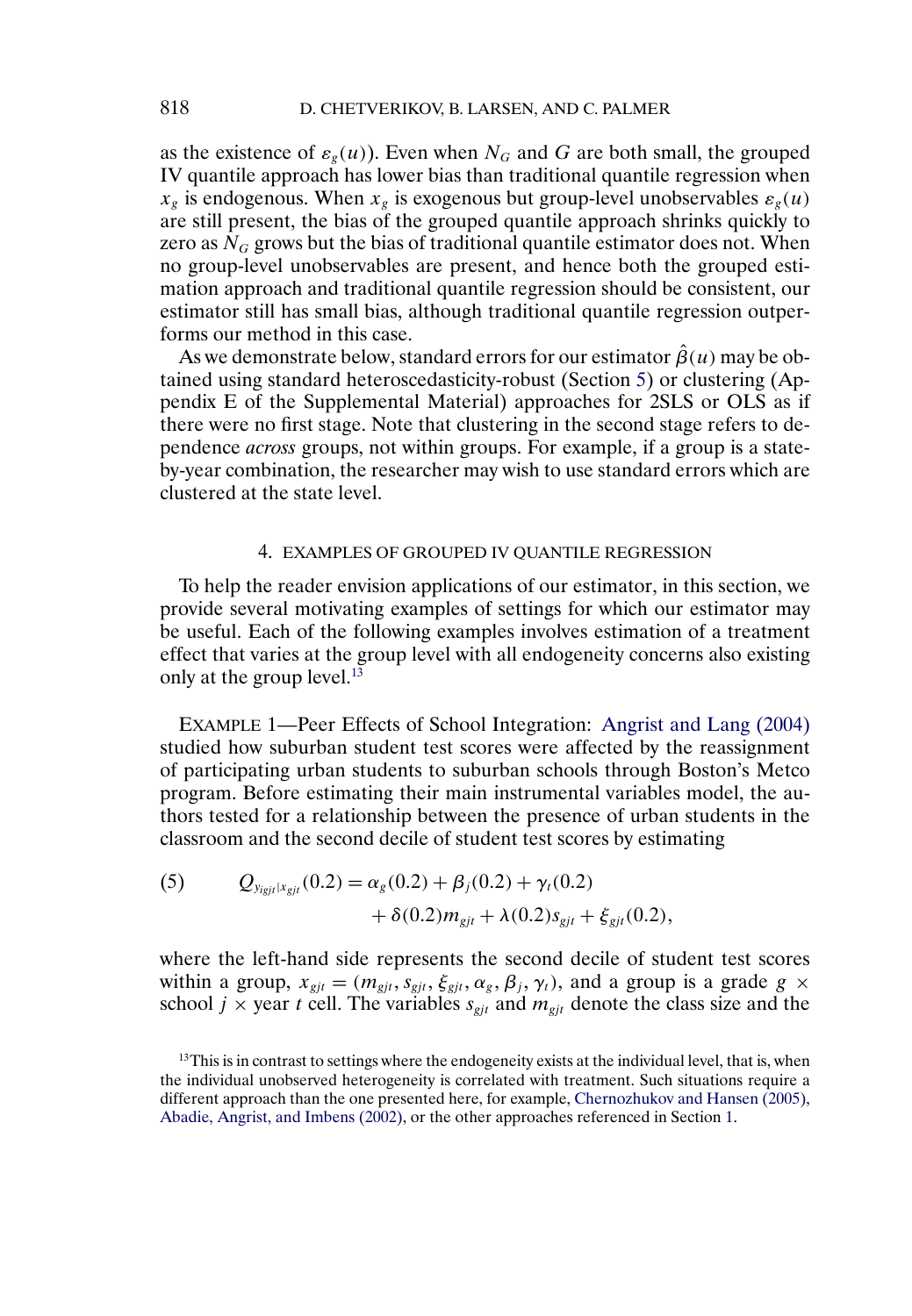<span id="page-11-0"></span>fraction of Metco students within each  $g \times j \times t$  cell, and  $\alpha_g$ ,  $\beta_i$ , and  $\gamma_t$  represent grade, school, and year effects, respectively. The unobserved component  $\xi_{\text{eit}}$  is analogous to  $\varepsilon_{\text{e}}(0.2)$  in our model [\(1\)](#page-4-0).

Angrist and Lang  $(2004)$  estimated equation  $(5)$  by OLS, which is equivalent to the non-IV application of our estimator with no micro-level covariates. Similarly to their OLS results on average test scores, they found that classrooms with higher proportions of urban students have lower second decile test scores. Once they instrumented for a classroom's level of Metco exposure, the authors found no effect on *average* test scores. However, by not estimating model [\(5\)](#page-10-0) by 2SLS, they were unable to address the causal *distributional* effects of Metco exposure.

In estimating [\(5\)](#page-10-0), [Angrist and Lang \(2004\)](#page-23-0) used heteroscedasticity-robust standard errors, which we demonstrate in Section [5](#page-13-0) is valid. The extension in Appendix E of the Supplemental Material implies that the authors could have instead allowed for clustering across groups in computing standard errors (e.g., clustering at the school level given a sufficient number of schools).

EXAMPLE 2—Occupational Licensing and Quality: [Larsen \(2014\)](#page-24-0) applied the estimator developed in this paper to study the effects of occupational licensing laws on the distribution of quality within the teaching profession. Similarly to Example [1,](#page-10-0) the explanatory variable of interest is treated as exogenous and the researcher is concerned that there may be unobserved group-level disturbances. In this application, a group is a state-year combination  $(s, t)$ , and micro-level data consist of teachers within a particular state in a given year. The conditional uth quantile of teacher quality among teachers who began teaching in state  $s$  in year  $t$  is modeled as

(6) 
$$
Q_{q_{ist}|Law_{st}, \varepsilon_{st}}(u) = \gamma_s(u) + \lambda_t(u) + Law'_{st}\delta(u) + \varepsilon_{st}(u),
$$

where  $Law_{st}$  is a vector of dummies capturing the type of certification tests required for licensure in state s and year t,  $\gamma_s(u)$  and  $\lambda_t(u)$  are state and year effects, and  $\varepsilon_{st}(u)$  represents group-level unobservables.

Because no micro-level covariates are included, the first stage of the grouped quantile estimator is obtained by simply selecting the uth quantile of quality in a given state-year cell. The second stage is obtained via OLS. [Larsen \(2014\)](#page-24-0) found that, for first-year teachers, occupational licensing laws requiring teachers to pass a subject test lead to a small but significant decrease in the upper tail of quality, suggestive that these laws may drive some highly qualified candidates from the occupation.

In this setting, if micro-level covariates,  $z_{ist}$ , were included in the first stage of estimation, the researcher could also estimate *interaction* effects of the grouplevel treatment and a micro-level covariate, such as the percent of minority students at the teacher's school. This would be done by (i) estimating quantile regression of  $q_{ist}$  on a vector  $z_{ist}$  (which would include a measure of the percent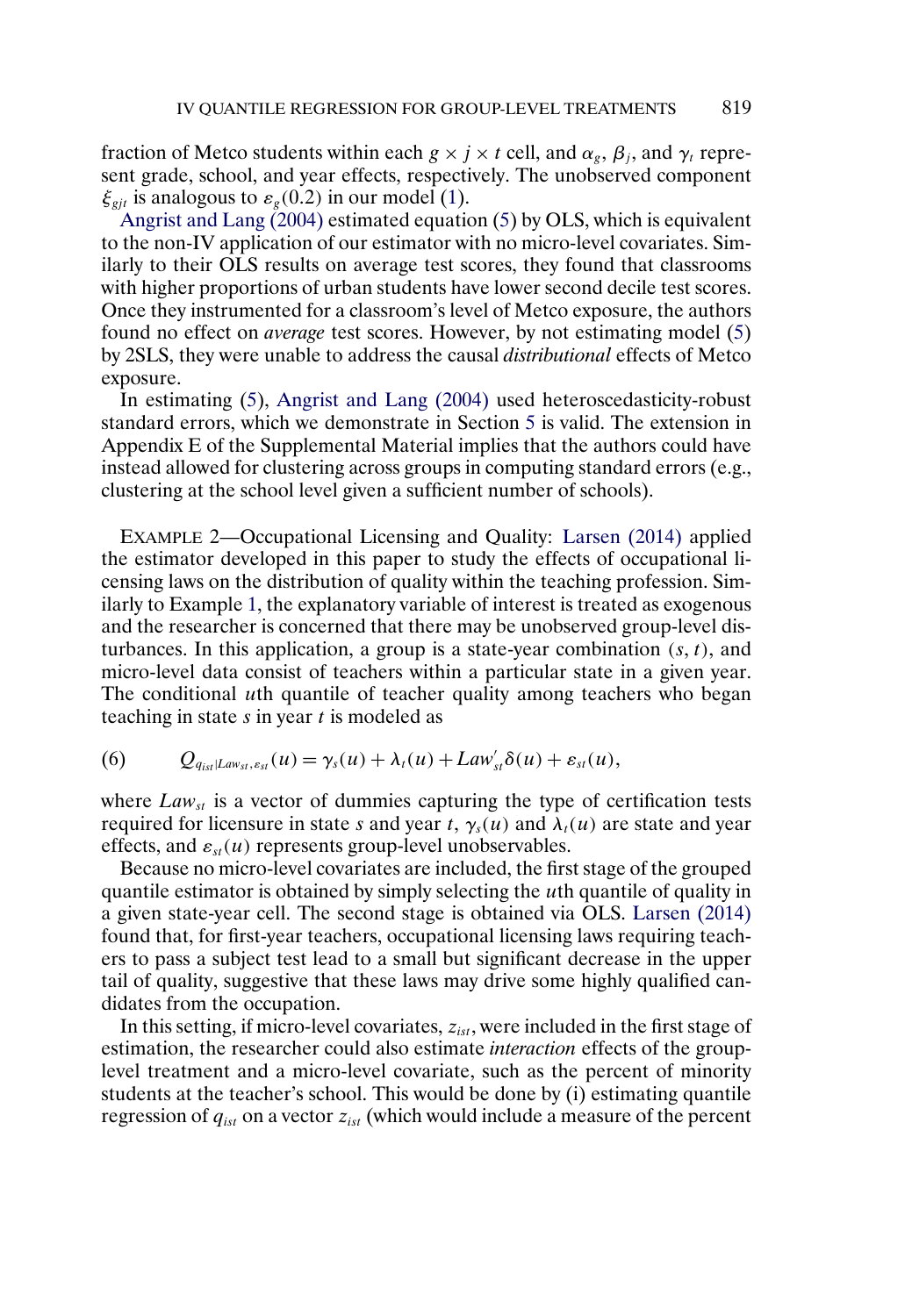<span id="page-12-0"></span>minority students) separately for each  $(s, t)$  group and saving each group-level estimate for the coefficient corresponding to the percent minority variable; and (ii) estimating a linear regression of these coefficients on  $Law_{st}$  and on the state and year fixed effects.

This example highlights another useful feature of grouped IV quantile regression. Including many variables in a standard quantile regression can drastically increase the computational time (see [Koenker \(2004\),](#page-24-0) [Lamarche \(2010\),](#page-24-0) [Galvao and Wang \(2013\),](#page-24-0) and [Galvao \(2011\)](#page-24-0) for further discussion) and, in our experience, can often lead standard optimization packages to fail to converge. The grouped quantile approach, on the other hand, can handle large numbers of variables easily when these variables happen to be constant within group, as in the case of state and year fixed effects in this example, because the coefficients corresponding to these variables can be estimated in the second-stage linear model, greatly reducing the number of parameters to be estimated in the nonlinear first stage and hence reducing the computational burden significantly.14

EXAMPLE 3—Distributional Effects of Suburbanization: [Palmer \(2011\)](#page-24-0) applied the grouped quantile estimator to study the effects of suburbanization on resident outcomes. This application illustrates the use of our estimator in an IV setting. In this application, a group is a metropolitan statistical area (MSA), and individuals are MSA residents. As an identification strategy, [Palmer \(2011\)](#page-24-0) used the results of [Baum-Snow \(2007\)](#page-23-0) in instrumenting suburbanization with planned highways.15

The model is

$$
\Delta Q_{y_{\text{fg}t}|x_{\text{g}},s_{\text{g}},\varepsilon_{\text{g}}}(u) = \beta(u) \cdot \text{suburbation}_{\text{z}} + x_{\text{g}}' \gamma_1(u) + \varepsilon_{\text{g}}(u),
$$
\n
$$
\text{suburbation}_{\text{z}} = \pi(u) \cdot \text{planned highway rays}_{\text{g}} + x_{\text{g}}' \gamma_2(u) + v_{\text{g}}(u),
$$

where  $\Delta Q_{y|x_g,s_g,\varepsilon_g}(u)$  is the change in the *u*th quantile of log wages  $y_{igt}$  within an MSA between 1950 and 1990 and  $x_g$  is a vector of controls (including a constant) conditional upon which *planned highway rays<sub>g</sub>* is uncorrelated with  $\varepsilon_{g}(u)$ and  $v<sub>g</sub>(u)$ . The variable *suburbanization*<sub>g</sub> is a proxy measure of population decentralization, such as the amount of decline of central-city population density.  $\beta(u)$  is the coefficient of interest, capturing the effect of suburbanization on

 $<sup>15</sup>Baum-Snow (2007) instrumented for actual constructed highways with planned highways and$ </sup> estimated that each highway ray emanating out of a city caused an 18% decline in central-city population.

<sup>&</sup>lt;sup>14</sup>Note also that this specific computational advantage of the grouped quantile regression estimator exists even in cases where both standard quantile regression and the grouped approach are valid (i.e., when no group-level unobservables are present). [Larsen \(2014\)](#page-24-0) found that estimating [\(6\)](#page-11-0) using the grouped approach was significantly faster than estimating [\(6\)](#page-11-0) in a single standard quantile regression. See also Appendix A of the Supplemental Material for further discussion of computational advantages of the grouped quantile approach.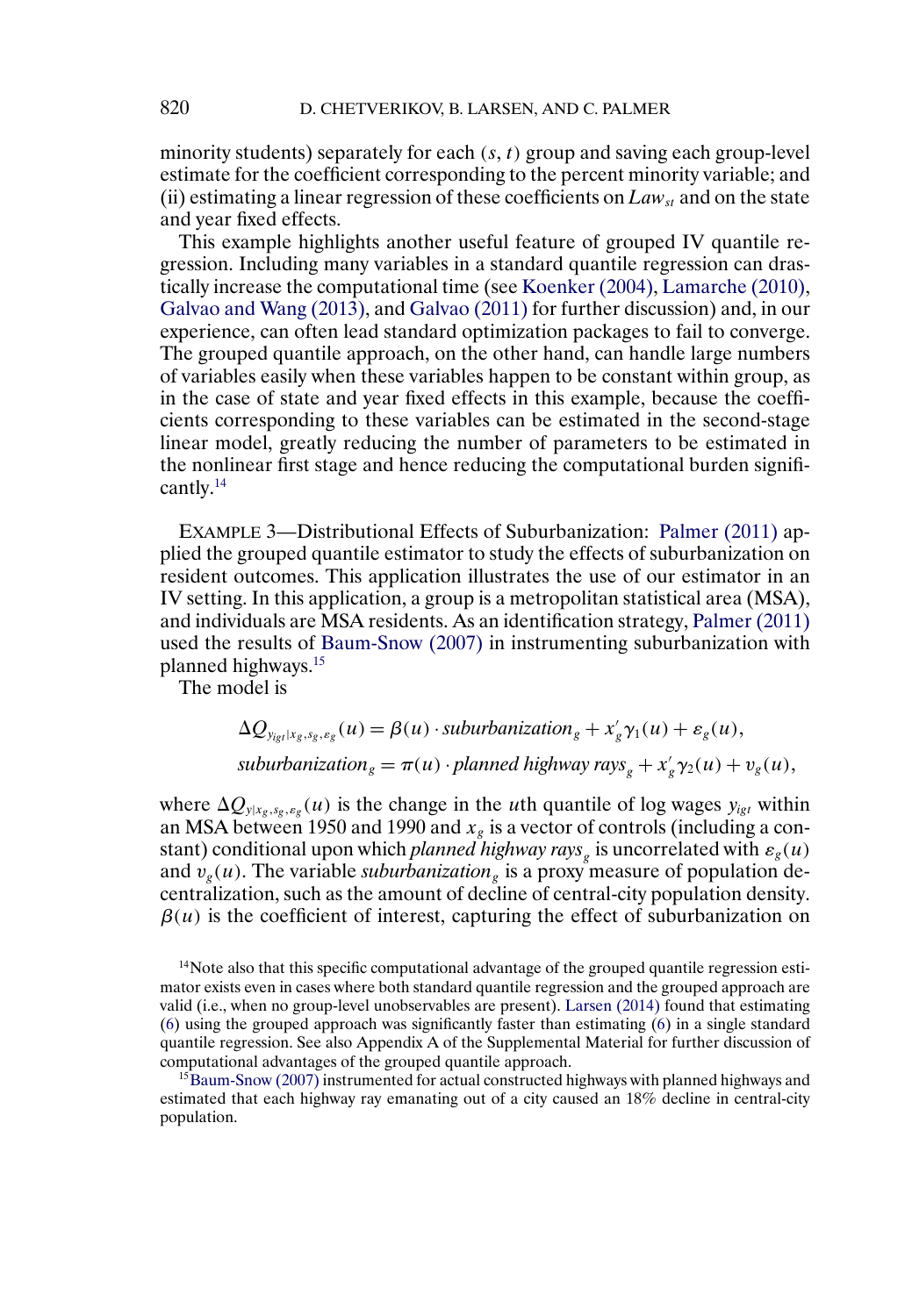<span id="page-13-0"></span>the within-MSA conditional wage distribution. For example, if the process of suburbanization had particularly acute effects on the prospects of low-wage workers, we may expect  $\beta(u)$  to be negative for  $u = 0.1$ . For a given u, the grouped IV quantile approach estimates  $\beta(u)$  through a 2SLS regression.

EXAMPLE 4—The Relationship Between Productivity and Competition: [Backus \(2014\)](#page-23-0) studied the relationship between competition and productivity in the ready-mix concrete industry. The author discussed the fact that competition and productivity are positively correlated, and studied whether this relationship is similar for firms of all productivity levels (e.g., through encouraging better monitoring of firm managers or better investments), or whether increased competition primarily affects the lower tail of the productivity distribution (driving out less productive firms).

Let  $\rho_{imt}$  represent a measure of productivity of firm i in market m and time period t. Using our notation, define a group as a pair  $m \times t$ . The author assumes that  $\rho_{imt}$  satisfies the following quantile regression model:

$$
(7) \qquad Q_{\rho_{imt}|c_{mt},n_{mt},\varepsilon_{mt}}(u)=\beta_t(u)+c_{mt}\beta_c(u)+g(n_{mt},u)+\varepsilon_{mt}(u),
$$

where  $c_{mt}$  is a group-level measure of competition,  $n_{mt}$  is the number of firms in the group,  $g(n_{mt}, u)$  is the third-order polynomial of  $n_{mt}$ , and  $\varepsilon_{mt}$  is an unobserved group-level disturbance, which is possibly correlated with  $c_{mt}$ .

[Backus \(2014\)](#page-23-0) instrumented for  $c_{mt}$  using group-level measures which shift the demand for concrete. Thus, the IV regression in (7) represents an application of our estimator when group-level shocks are endogenous and no microlevel covariates are present. The author found some evidence that the effect of competition on the left tail of the productivity distribution may be more positive than at some quantiles in the middle of the distribution (consistent with selection of low-productivity firms out of the industry), but was unable to reject the hypothesis of a constant effect. [Backus \(2014\)](#page-23-0) reported standard errors clustered at the market level, which we demonstrate are valid in Appendix E of the Supplemental Material.

#### 5. ASYMPTOTIC THEORY

In this section, we formulate our assumptions and present our main theoretical results.

#### 5.1. *Assumptions*

Let  $c_M$ ,  $c_f$ ,  $C_M$ ,  $C_f$ ,  $C_L$  be strictly positive constants whose values are fixed throughout the paper. Recall that  $N_G = \min_{g=1,\dots,G} N_g$ . We start with specifying our main assumptions.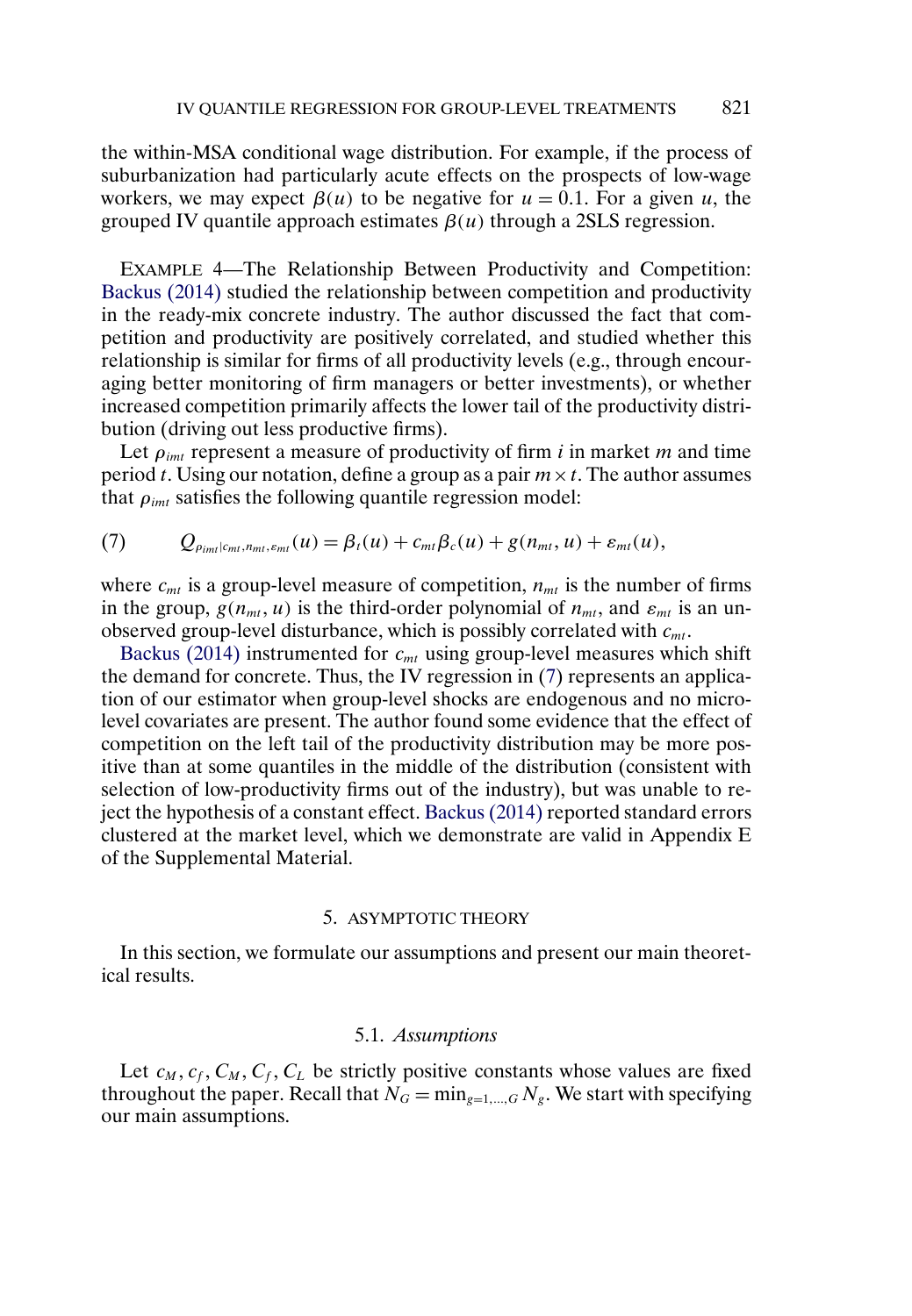<span id="page-14-0"></span>ASSUMPTION 1—Design: (i) *Observations are independent across groups*. (ii) *For all*  $g = 1, \ldots, G$ , *the pairs*  $(z_{ig}, y_{ig})$  *are i.i.d. across*  $i = 1, \ldots, N_g$  *conditional on*  $(x_g, \alpha_g)$ .

ASSUMPTION 2—Instruments: (i) *For all*  $u \in \mathcal{U}$  *and*  $g = 1, \ldots, G$ ,  $E[w_g \varepsilon_g(u)] = 0$ . (ii) As  $G \to \infty$ ,  $G^{-1} \sum_{g=1}^G E[x_g w'_g] \to Q_{xw}$  and  $G^{-1} \times$  $\sum_{g=1}^{G} E[w_g w'_g] \to Q_{ww}$  where  $Q_{xw}$  and  $Q_{ww}$  are matrices with singular values *bounded in absolute value from below by*  $c_M$  *and from above by*  $C_M$ . (iii) *For all*  $g = 1, \ldots, G$  *and*  $i = 1, \ldots, N_g$ ,  $y_{ig}$  *is independent of*  $w_g$  *conditional on*  $(z_{ig}, x_g, \alpha_g)$ . (iv) *For all*  $g = 1, \ldots, \tilde{G}, E[\|w_g\|^{4+c_M}] \leq C_M$ .

ASSUMPTION 3—Growth Condition: *As*  $G \rightarrow \infty$ , *we have*  $G^{2/3}(\log N_G)/$  $N_G \rightarrow 0$ .

Assumption 1(i) holds, for example, if groups are sampled randomly from some population of groups. This assumption precludes the possibility of clustering across groups (e.g., if a group is a state-by-year combination, there may be clustering on the state level). Since clustered standard errors are important in practice, however, we derive an extension of our results relaxing the independence across groups condition and allowing for clustering in Appendix E of the Supplemental Material. Assumption 1(ii) allows for interdependence (clustering) within groups but imposes the restriction that the interdependence between observations within the group g is fully controlled for by the group-level covariates  $x_g$  and the group-specific effect  $\alpha_g$ . Assumption 2 is our main identification condition. Note that Assumption 2 allows for internal instruments. In particular, if  $w_g = N_g^{-1/2} \sum_{i=1}^{N_g} z_{ig,k}$  for some k, then Assumption 2(iii) automatically follows from Assumption 1(ii). Assumption 3 implies that the number of observations per group grows sufficiently fast as G gets large, and gives a particular growth rate that suffices for our results. Note that our growth condition is rather weak and, most importantly, allows for the case when the number of observations per group is small relative to the number of groups.16

Next, we specify technical conditions that are required for our analysis. Let  $E_g[\cdot] = E[\cdot | x_g, \alpha_g]$ , and let  $f_g(\cdot)$  denote the conditional density function of  $y_{1g}$ given  $(z_{1g}, x_g, \alpha_g)$  (dependence of  $f_g(\cdot)$  on  $(z_{1g}, x_g, \alpha_g)$  is not shown explicitly for brevity of notation). Also denote  $B_g(u, c) = (z'_{1g} \alpha_g(u) - c, z'_{1g} \alpha_g(u) + c)$ for  $c > 0$ . We will assume the following regularity conditions:

ASSUMPTION 4—Covariates: (i) *For all*  $g = 1, \ldots, G$  *and*  $i = 1, \ldots, N_g$ , *random vectors*  $z_{ig}$  and  $x_g$  *satisfy*  $||z_{ig}|| \leq C_M$  and  $||x_g|| \leq C_M$ . (ii) *For all*  $g =$  $1, \ldots, G$ , all eigenvalues of  $E_g[z_{1g}z'_{1g}]$  are bounded from below by  $c_M$ .

<sup>&</sup>lt;sup>16</sup>Using the more common notation of panel data models, where N is the number of individuals (groups) and  $T$  is the number of time periods (individuals within the group), Assumption 3 would take the form:  $N^{2/3}(\log T)/T \to 0$  as  $N \to \infty$ .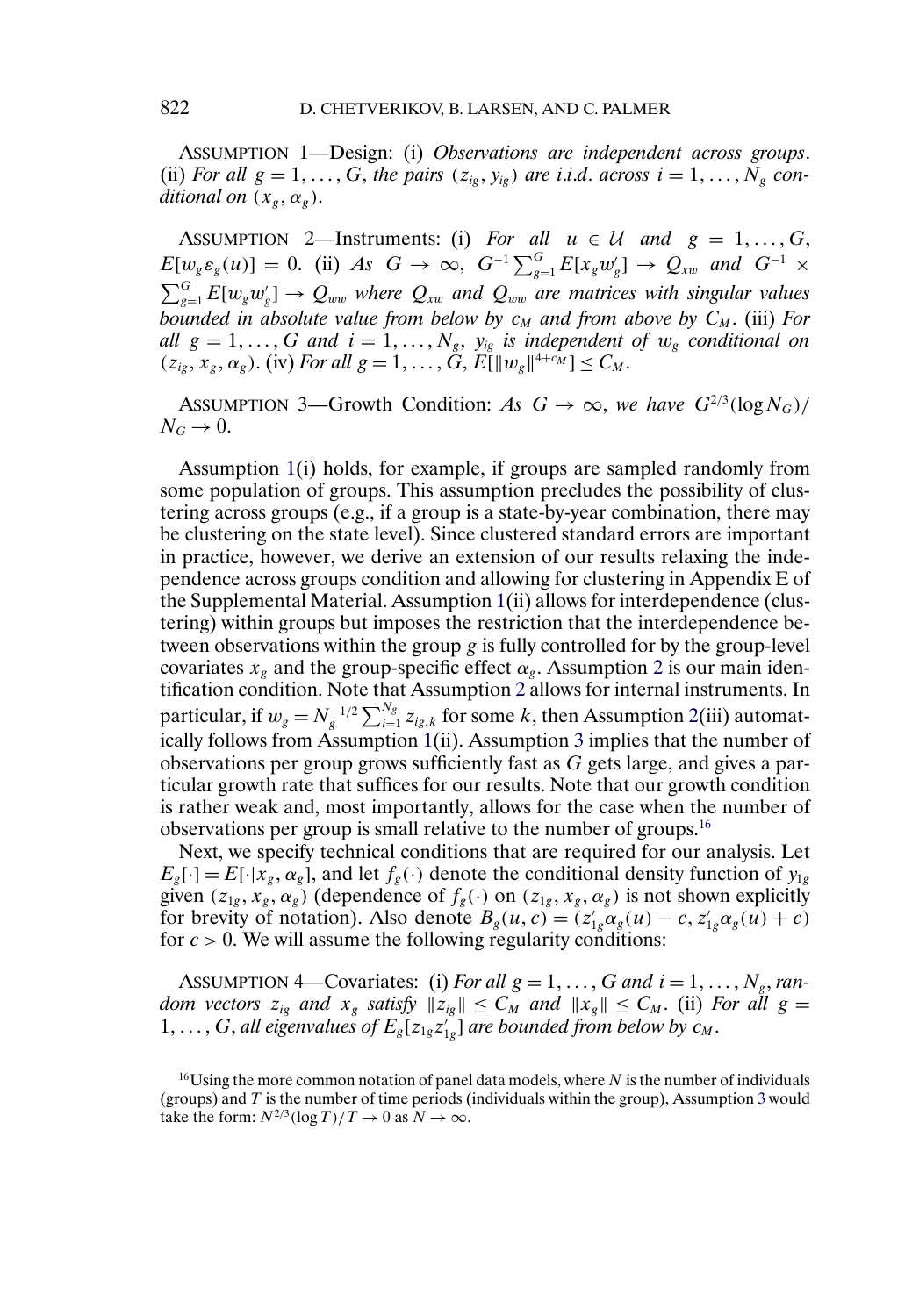<span id="page-15-0"></span>ASSUMPTION 5—Coefficients: *For all*  $u_1, u_2 \in \mathcal{U}$  and  $g = 1, \ldots, G$ ,  $\|\alpha_g(u_2) - \alpha_g(u_1)\| \leq C_L|u_2 - u_1|.$ 

ASSUMPTION 6—Noise: (i) *For all*  $g = 1, ..., G$ ,  $E[\sup_{u \in U} |\varepsilon_g(u)|^{4+\epsilon_M}] \le$  $C_M$ . (ii) *For some (matrix-valued) function*  $J: U \times U \rightarrow \mathbb{R}^{d_w \times d_w}$ ,  $G^{-1} \times$  $\sum_{g=1}^{G} E[g_g(u_1)g_g(u_2)w_g(u'_g] \rightarrow J(u_1, u_2)$  *uniformly over*  $u_1, u_2 \in \mathcal{U}$ . (iii) *For all*  $\overline{u_1}^s, u_2 \in \mathcal{U}, |\varepsilon_g(u_2) - \varepsilon_g(u_1)| \leq C_L |u_2 - u_1|.$ 

ASSUMPTION 7—Density: (i) *For all*  $u \in \mathcal{U}$  *and*  $g = 1, \ldots, G$ , *the conditional density function*  $f_g(\cdot)$  *is continuously differentiable on*  $B_g(u, c_f)$  *with the derivative*  $f'_{g}(\cdot)$  *satisfying*  $|f'_{g}(y)| \leq C_f$  *for all*  $y \in B_g(u, c_f)$  *and*  $|f'_{g}(z'_{1g} \alpha_g(u))| \geq c_f$ . (ii) *For all*  $u \in \mathcal{U}$  *and*  $g = 1, \ldots, G$ ,  $f_g(y) \leq C_f$  *for all*  $y \in B_g(u, c_f)$  *and*  $f_g(z'_{1g}\alpha_g(u)) \geq c_f.$ 

ASSUMPTION 8—Quantile Indices: *The set of quantile indices* U *is a compact set included in*  $(0, 1)$ .

Assumption [4\(](#page-14-0)i) requires that both individual- and group-level observable covariates  $z_{ig}$  and  $x_g$  are bounded. Assumption [4\(](#page-14-0)ii) is a familiar identification condition in regression analysis. Assumption 5 is a mild continuity condition. Assumption 6(i) requires sufficient integrability of the noise  $\varepsilon_g(u)$ , which is a mild regularity condition. In fact, under Assumption  $6(iii)$ , which is also a mild continuity condition, Assumption  $6(i)$  is satisfied as long as  $E[|\varepsilon_g(u)|^{4+\epsilon_M}] \leq C_M$  for some  $u \in \mathcal{U}$  (with a possibly different constant  $C_M$ ). Assumption 6(ii) is trivially satisfied if the pairs  $(w_g, \varepsilon_g)$  are i.i.d. across g. Assumption 7 is a mild regularity condition that is typically imposed in the quantile regression analysis. Finally, Assumption 8 excludes quantile indices that are too close to either 0 or 1 (when the quantile index  $u$  is close to either 0 or 1, one obtains a socalled extremal quantile model, which requires a rather different analysis; see, e.g., [Chernozhukov \(2005\)](#page-23-0) and [Chernozhukov and Fernández-Val](#page-23-0)  $(2011)$ ).

#### 5.2. *Results*

We now present our main results. In Theorem [1,](#page-16-0) we derive the asymptotic distribution of our estimator. In Theorem [2,](#page-17-0) we show how to estimate the asymptotic covariance of our estimator. For brevity of the paper, further results are relegated to Appendices C–E of the Supplemental Material. In particular, in Appendix C, we describe a multiplier bootstrap method for constructing uniform over  $u \in U$  confidence intervals for  $\beta(u)$  and prove its validity relying on results from [Chernozhukov, Chetverikov, and Kato \(2013\).](#page-23-0) In Appendix D, we present an approach for uniform inference on  $\{\alpha_{g,1}(u), g = 1, \ldots, G\}$  in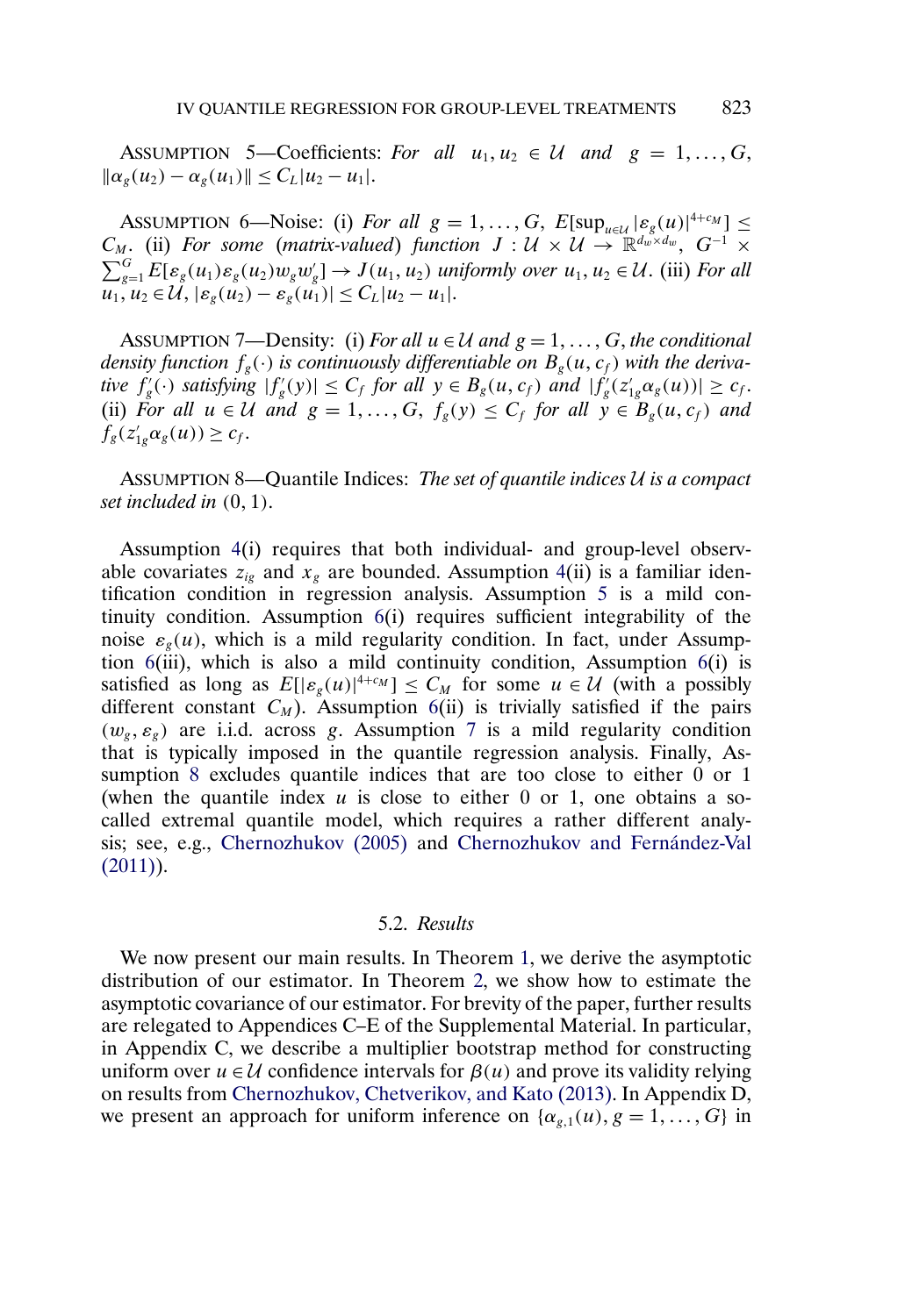<span id="page-16-0"></span>the model [\(2\)](#page-4-0)–[\(3\)](#page-4-0) by constructing the confidence bands  $[\hat{\alpha}_{g,1}^l(u), \hat{\alpha}_{g,1}^r(u)]$  that cover the true group-specific effects  $\alpha_{g,1}(u)$  for all  $g = 1, \ldots, G$  simultaneously with probability approximately  $1 - \alpha$ . In Appendix E, we consider clustered standard errors.

The first theorem derives the asymptotic distribution of our estimator.

THEOREM 1—Asymptotic Distribution: *Let Assumptions* [1](#page-14-0)*–*[8](#page-15-0) *hold*. *Then*

$$
\sqrt{G}(\hat{\beta}(\cdot) - \beta(\cdot)) \Rightarrow \mathbb{G}(\cdot), \quad in \quad \ell^{\infty}(\mathcal{U}),
$$

*where* G(·) *is a zero-mean Gaussian process with uniformly continuous sample paths and covariance function*  $C(u_1, u_2) = SJ(u_1, u_2)S'$ , where  $S =$  $(Q_{xw}Q_{ww}^{-1}Q_{xw}')^{-1}Q_{xw}Q_{ww}^{-1}$ ,  $Q_{xw}$  and  $Q_{ww}$  appear in Assumption [2,](#page-14-0) and  $J(u_1, u_2)$ *in Assumption* [6.](#page-15-0)

REMARK 1: (i) This is our main convergence result that establishes the asymptotic behavior of our estimator. Note that we provide the *joint* asymptotic distribution of our estimator for all  $u \in \mathcal{U}$ . In addition, Theorem 1 implies that, for any  $u \in \mathcal{U}$ ,

$$
\sqrt{G}(\hat{\beta}(u) - \beta(u)) \Rightarrow N(0, V),
$$

where  $V = \frac{SI(u, u)S'}{v}$ , which is the asymptotic distribution of the classical 2SLS estimator.

(ii) In order to establish the joint asymptotic distribution of our estimator for all  $u \in \mathcal{U}$ , we have to deal with G independent quantile processes { $\hat{\alpha}_{g,1}(u)$  –  $\alpha_{g,1}(u)$ ,  $u \in U$ . Since  $G \to \infty$ , classical functional central limit theorems do not apply. Therefore, we employ a nonstandard but powerful Bracketing by Gaussian Hypotheses Theorem; see Theorem 2.11.11 in [Van der Vaart and](#page-24-0) [Wellner \(1996\).](#page-24-0)

(iii) Since quantile regression estimators are biased in finite samples, our estimator  $\hat{\alpha}_{g,1}(u)$  of  $\alpha_{g,1}(u)$  does not necessarily satisfy  $E[(\hat{\alpha}_{g,1}(u) \alpha_{g,1}(u)w_g$  = 0. For this reason, our estimator  $\hat{\beta}(u)$  of  $\beta(u)$  is not consistent if  $N_g$  is bounded from above uniformly over  $g = 1, \ldots, G$  and  $G \ge 2$ . We note, however, that quantile estimators are *asymptotically* unbiased, and so we use the Bahadur representation of quantile estimators to derive weak condition on the growth of  $N_G = \min_{1 \leq g \leq G} N_g$  relative to G, so that consistent estimation of  $\beta(u)$  is indeed possible. Specifically, we prove consistency and asymptotic zero-mean normality under Assumption [3](#page-14-0) that states that  $G^{2/3}(\log N_G)/N_G \rightarrow 0$  as  $G \rightarrow \infty$ , which is a mild growth condition. In principle, it is also possible to consider bias correction of the quantile regression estimators. This would further relax the growth condition on  $N<sub>G</sub>$  relative to G at the expense of stronger side assumptions and more complicated estimation procedures.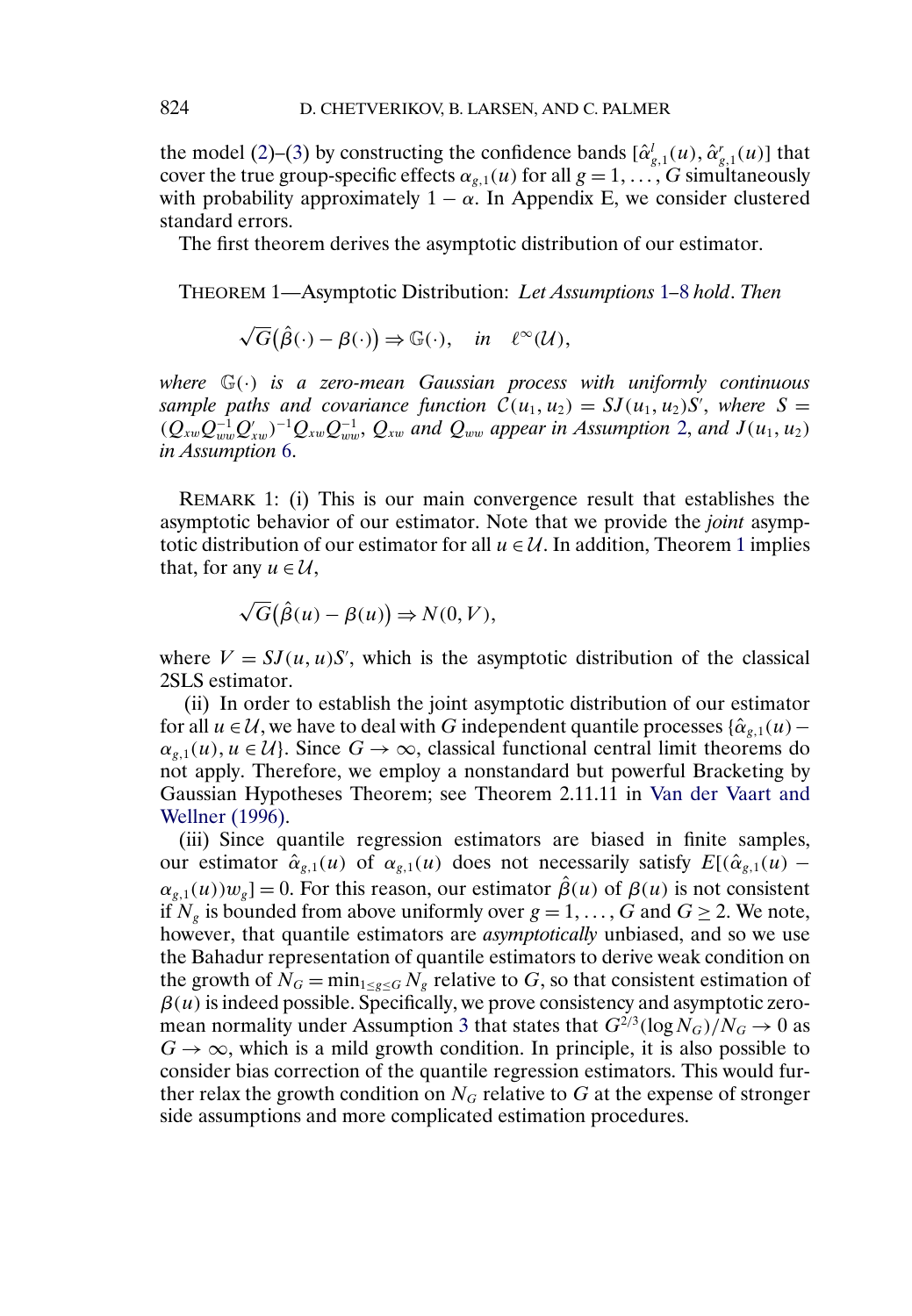<span id="page-17-0"></span>(iv) The requirement that  $N_G \to \infty$  as  $G \to \infty$  is in contrast with the classical results of [Hausman and Taylor \(1981\)](#page-24-0) on estimation of panel data mean regression model. The main difference is that the fixed effect estimator in the panel data mean regression model is unbiased even in finite samples leading to consistent estimators of the effects of group-level covariates with the number of observations per group being fixed.

The result in Theorem [1](#page-16-0) derives asymptotic behavior of our estimator. In order to perform inference, we also need an estimator of the asymptotic covariance function. We suggest using an estimator  $\hat{\mathcal{C}}(\cdot,\cdot)$  that is defined for all  $u_1, u_2 \in \mathcal{U}$  as

$$
\hat{\mathcal{C}}(u_1, u_2) = \hat{S}\hat{J}(u_1, u_2)\hat{S}',
$$

where

$$
\hat{J}(u_1, u_2) = \frac{1}{G} \sum_{g=1}^G ((\hat{\alpha}_{g,1}(u_1) - x'_g \hat{\beta}(u_1)) (\hat{\alpha}_{g,1}(u_2) - x'_g \hat{\beta}(u_2)) w_g w'_g),
$$

 $\hat{S} = (\hat{Q}_{xw}\hat{Q}_{xw}^{-1}\hat{Q}_{xw})^{-1}\hat{Q}_{xw}\hat{Q}_{ww}^{-1}, \hat{Q}_{xw} = X'W/G$ , and  $\hat{Q}_{ww} = W'W/G$ . In the theorem below, we show that  $\hat{\mathcal{C}}(u_1, u_2)$  is consistent for  $\mathcal{C}(u_1, u_2)$  uniformly over  $u_1, u_2 \in \mathcal{U}$ .

THEOREM 2—Estimating C: Let Assumptions [1](#page-14-0)–[8](#page-15-0) hold. Then  $\|\hat{\mathcal{C}}(u_1, u_2) \mathcal{C}(u_1, u_2)$ || =  $o_p(1)$  *uniformly over*  $u_1, u_2 \in \mathcal{U}$ .

REMARK 2: Theorems [1](#page-16-0) and 2 can be used for hypothesis testing concerning  $\beta(u)$  for a given quantile index  $u \in \mathcal{U}$ . In particular, we have that

(8) 
$$
\sqrt{G}\hat{\mathcal{C}}(u,u)^{-1/2}(\hat{\beta}(u)-\beta(u)) \Rightarrow N(0,1).
$$

Importantly for applied researchers, Theorems [1](#page-16-0) and 2 demonstrate that heteroscedasticity-robust standard errors for our estimator can be obtained by the traditional [White \(1980\)](#page-25-0) standard errors where we proceed as if  $\hat{\alpha}_{g,1}(u)$ were equal to  $\alpha_{g,1}(u)$ , that is, as if there were no first-stage estimation error. Traditional approaches to clustered standard errors are also valid in this setting; extending Theorems [1](#page-16-0) and 2 to apply to settings with clustering is straightforward, but requires additional notation, and therefore we present these results in Appendix E of the Supplemental Material. As highlighted above, clustering in this context refers to clustering *across* groups. For example, if a group is state-by-year cell, the researcher could cluster at the state level.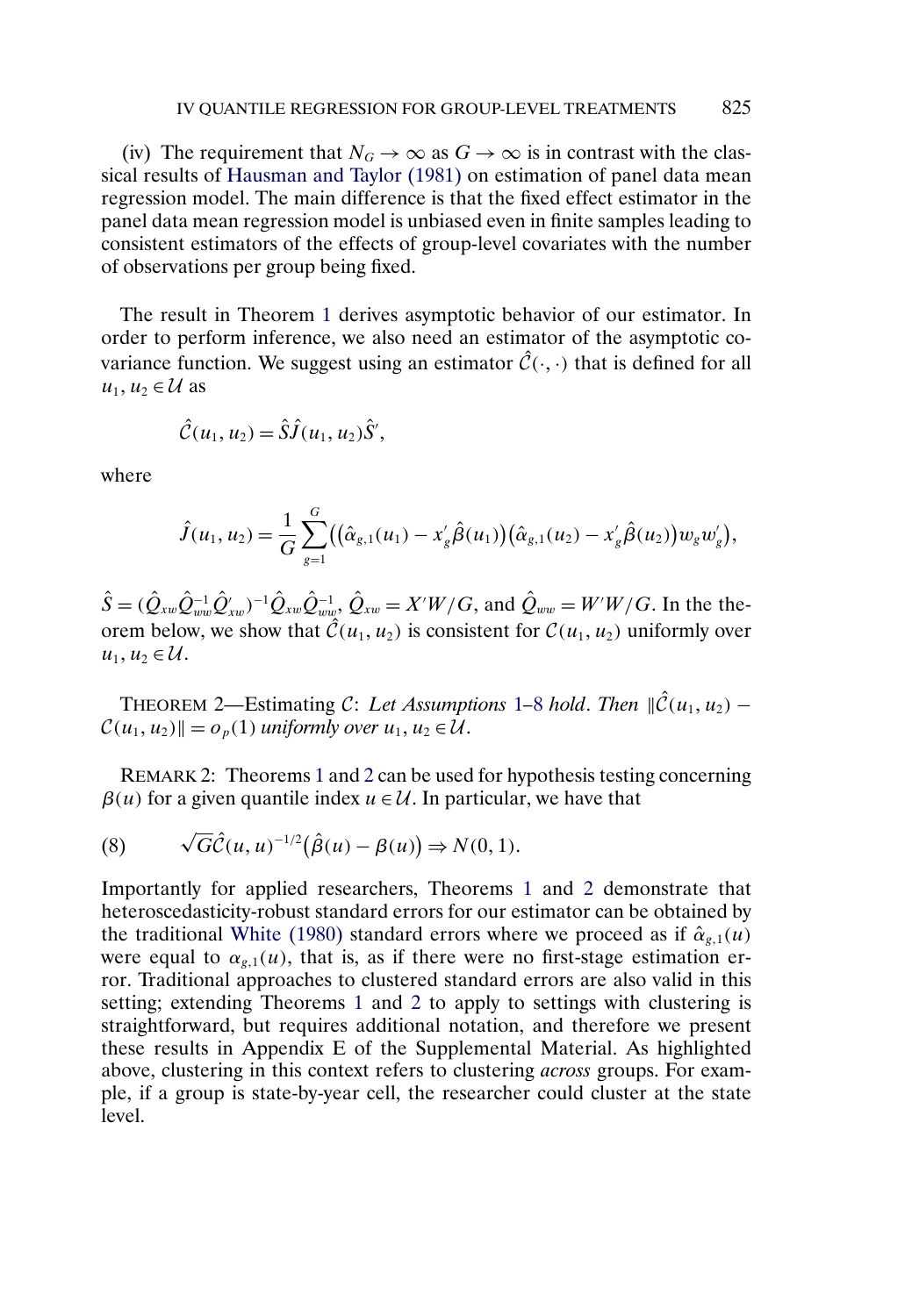## <span id="page-18-0"></span>826 D. CHETVERIKOV, B. LARSEN, AND C. PALMER

## 6. THE EFFECT OF CHINESE IMPORT COMPETITION ON THE LOCAL WAGE DISTRIBUTION

#### 6.1. *Background on Wage Inequality*

Over the past 40 years, wage inequality within the United States has increased drastically.17 Economists have engaged in heated debates about the primary causes of the rising wage inequality—such as globalization, skill-biased technological change, or the declining real minimum wage—and how the im-portance of these factors has changed over the years.<sup>18</sup> Recent work in [Autor,](#page-23-0) [Dorn, and Hanson \(2013\)](#page-23-0) (hereafter ADH) focused on import competition and its effects on wages and employment in U.S. local labor markets. ADH studied the period 1990–2007, when the share of U.S. spending on Chinese imports increased dramatically from 0.6% to 4.6%. For identification, the authors used spatial variation in manufacturing concentration, showing that localized U.S. labor markets that specialize in manufacturing were more affected by increased import competition from China. The authors found that those markets which were more exposed to increased import competition in turn had lower employment and lower wages.

We contribute to this debate by studying the effect of increased trade, in the form of increased import competition, on the distribution of local wages (rather than on the average local wages as in ADH). Given that we exploit the same variation in import competition as in ADH, we first describe the ADH framework below and then present our results.

## 6.2. *Framework of [Autor, Dorn, and Hanson](#page-23-0) [\(2013\)](#page-23-0)*

To study the effect of Chinese import competition on average domestic wages, ADH used Census microdata to calculate the mean wage within each Commuting Zone  $(CZ)$  in the United States.<sup>19</sup> The authors then estimated the following regression:

$$
(9) \qquad \Delta \overline{\ln w}_g = \beta_1 \Delta IPW_g^U + X_g^{\prime} \beta_2 + \varepsilon_g,
$$

where  $\Delta \overline{\ln w_g}$  is the change in average individual log weekly wage in a given CZ in a given decade,  $X_{g}$  are characteristics of the CZ and decade, including indicator variables for each decade. Note that we have changed the notation

<sup>&</sup>lt;sup>17</sup>Autor, Katz, and Kearney (2008) documented that, from 1963 to 2005, the change in wages for the 90th percentile earner was 55% higher than for the 10th percentile earner.

<sup>18</sup>See, for example, [Leamer \(1994\),](#page-24-0) [Krugman \(2000\),](#page-24-0) [Feenstra and Hanson \(1999\),](#page-23-0) [Katz and](#page-24-0) [Autor \(1999\),](#page-24-0) as well as many other papers cited in [Feenstra \(2010\)](#page-23-0) or in [Haskel, Lawrence,](#page-24-0) [Leamer, and Slaughter \(2012\).](#page-24-0)

<sup>&</sup>lt;sup>19</sup>The United States is covered exhaustively by 722 Commuting Zones [\(Tolbert and Sizer](#page-24-0) [\(1996\)\)](#page-24-0), each roughly corresponding to a local labor market.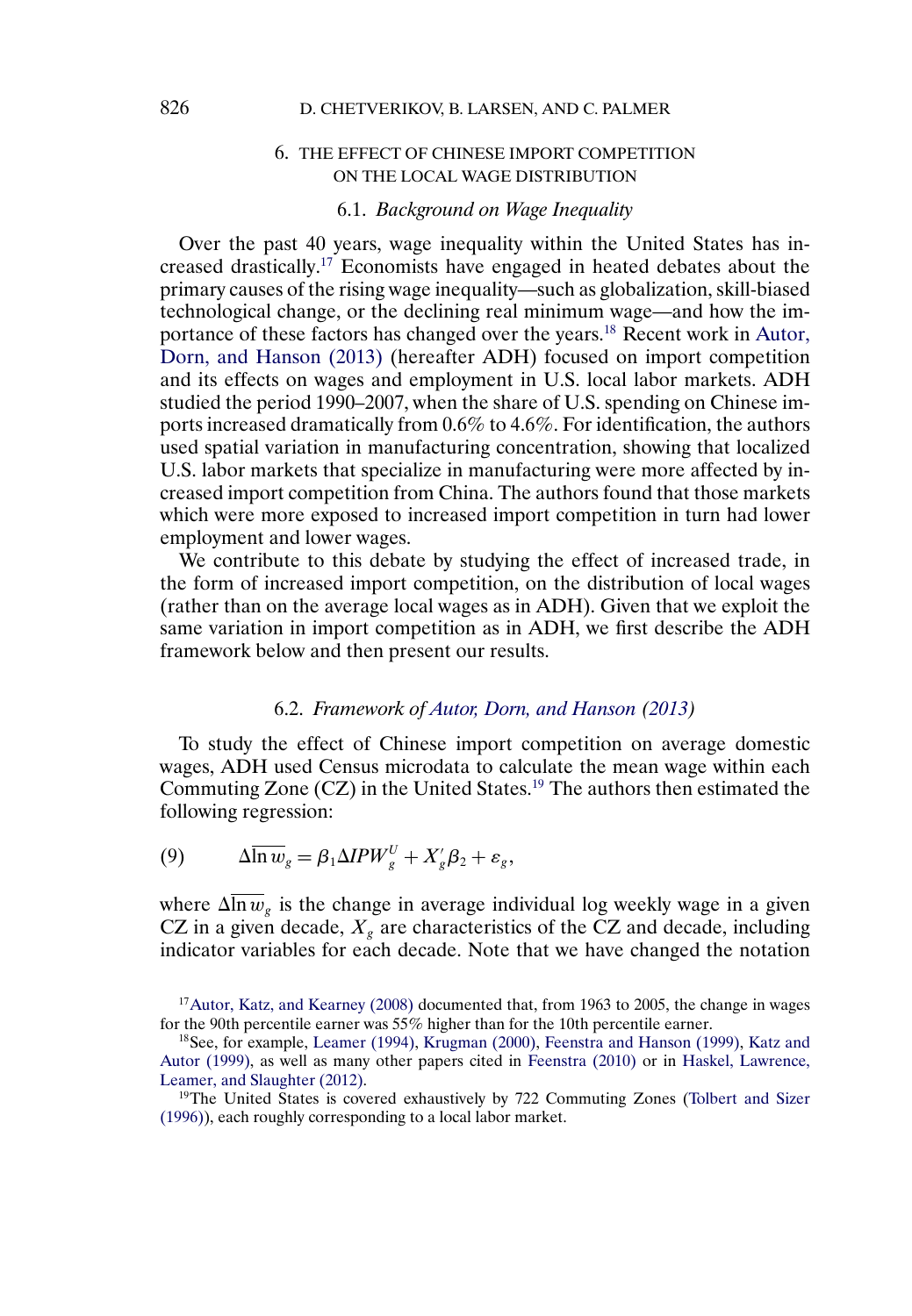slightly from that in ADH in order to improve clarity for our application a "group" g in this setting is a given CZ in a given decade. The variable of interest is  $\Delta IPW_g^U$ , which represents the decadal change in Chinese imports per U.S. worker for the CZ and decade corresponding to group  $g^{20}$ 

To address endogeneity concerns (i.e., that imports from China may be correlated with unobserved labor demand shocks), the authors instrumented for imports per last-period worker using  $\Delta IPW_g^O$ , a measure of import exposure that replaces the change in Chinese imports to the United States in a given industry with the change in Chinese imports to other similarly developed nations for the same industry and uses one decade lagged employment shares in calculating the weighted average. Using this 2SLS approach, the authors found that a \$1,000 increase in Chinese imports per worker in a CZ decreases average log weekly wage by −0.76 log points, corresponding to decrease in wages for the average CZ of 0.9% from 1990 to 2000 and 1.4% from 2000 to 2007. When estimated separately by gender, the effect was more negative for males (−0.89 log points) and less so for females (−0.61 log points).<sup>21</sup>

#### 6.3. *Distributional Effects of Increased Import Competition*

We build on the ADH framework to analyze whether low-wage earners were more adversely affected than high-wage earners by Chinese import competition. To apply the grouped IV quantile regression estimator to this setting, we replace  $\Delta \overline{\ln w_g}$ , the change in the average log weekly wage in equation [\(9\)](#page-18-0), with  $\Delta \ln w_g^u$ , the change in the u-quantile of log wages in the CZ and decade corresponding to group g. We calculate these quantiles using micro-level observations from the Census Integrated Public Use Micro Samples for 1990 and 2000 and the American Community Survey for 2006–2008, matching these observations to CZs following the strategy described in ADH.<sup>22</sup> We instrument for  $\Delta IPW_g^U$  using  $\Delta IPW_g^O$  as described above. Recall that existing methods for handling endogeneity in quantile models are suited for the case where the

 $22$ The thought experiment behind the asymptotics in this application is that the estimator is consistent as the number of groups ( $G = 722 \text{ CZs} \times$  two decades) and the number of individuals within each group ( $N_G$  = 543, the size of the smallest group) both grow large. We follow ADH by clustering at the state level and weighting by start-of-decade CZ population in the second stage of our estimator. To cluster, we are relying on Appendix E of the Supplemental Material, which relaxes Assumption [1](#page-14-0) to allow for observations to be dependent across groups. We also follow the ADH individual weighting procedure in the first stage given that not all individuals can be mapped to a unique CZ.

 $20$ ADH apportion national industry-level import changes to local imports per worker using the weighted average of industry-level changes in the value of Chinese imports to the United States, with weights corresponding to the beginning-of-decade employment share of each industry in each CZ.

 $^{21}$ As discussed by ADH, the existence of an extensive-margin labor supply response—imports affecting whether individuals are employed—makes these results likely a lower bound for the effect on all workers because we do not observe wages for the unemployed population.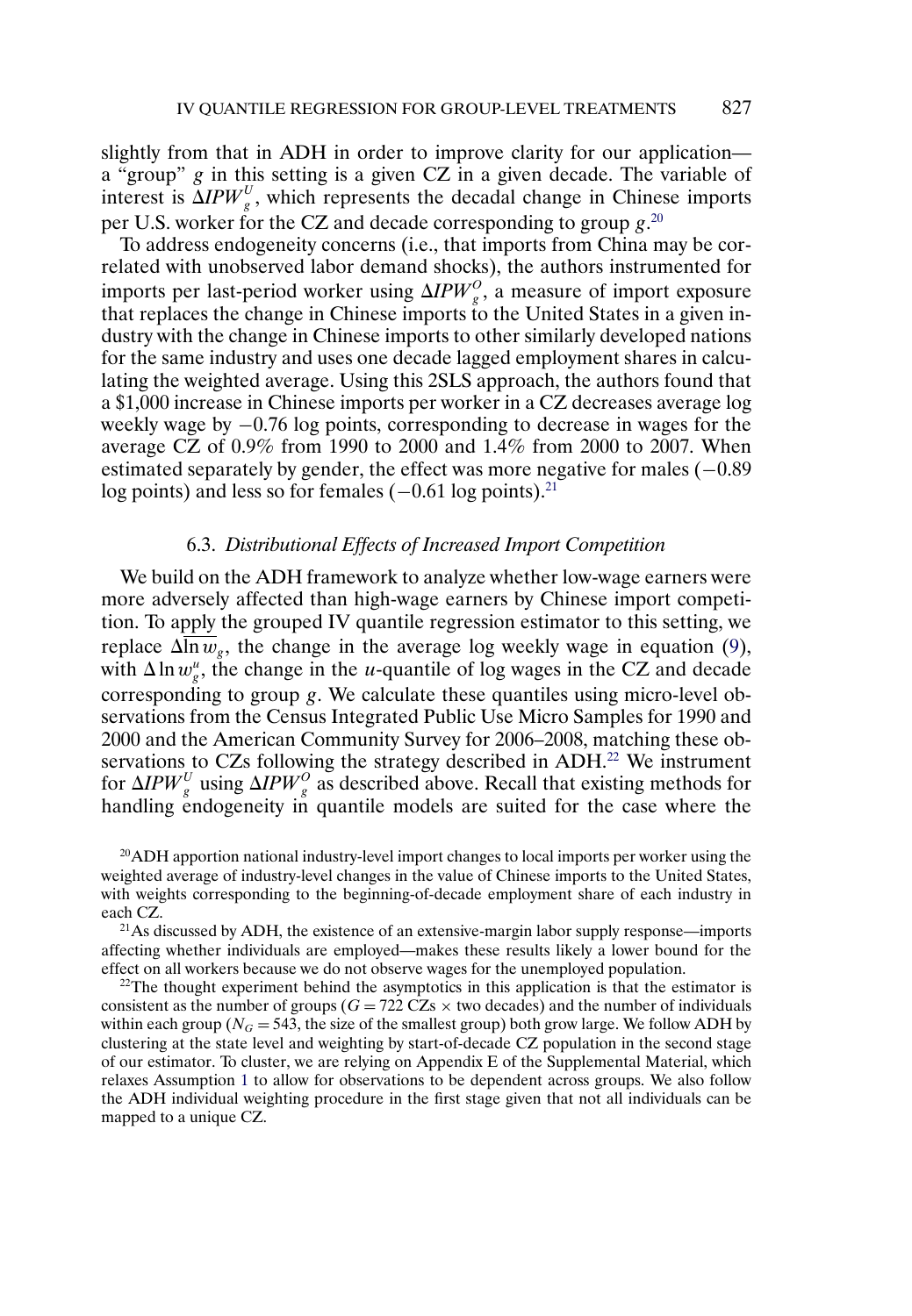<span id="page-20-0"></span>

FIGURE 1.—Effect of Chinese import competition on conditional wage distribution: full sample. *Notes*: Figure plots grouped IV quantile regression estimates of the effect of a \$1,000 increase in Chinese imports per worker on the conditional wage distribution ( $\beta_1$  in equation [\(9\)](#page-18-0) in the text when the change in average log wages for the commuting zone and decade corresponding to group g,  $\Delta \overline{\ln w_g}$ , is replaced with the change in the *u*-quantile of log wages  $\Delta \ln w_g^u$ ). The dashed horizontal line is the ADH estimate of  $\beta_1$  in equation [\(9\)](#page-18-0). 95% pointwise confidence intervals are constructed from robust standard errors clustered by state and observations are weighted by CZ population, as in ADH. Units on the vertical axis are log points.

individual-level unobserved conditional quantile itself is correlated with the treatment and would be inconsistent in this setting because the endogeneity consists of a group-level treatment being correlated with the group-level unobservable additive term.

Figures 1, [2,](#page-21-0) and [3](#page-22-0) display the results of the grouped IV quantile regression estimator for the full sample, for females only, and for males only. Each figure displays u-quantile estimates for  $u \in \{0.05, 0.1, \ldots, 0.95\}$ , along with pointwise 95% confidence bands about each estimate. The figures also display the 2SLS effect found in ADH and 95% confidence intervals corresponding to their IV estimate of Chinese import penetration on the change in CZ-level average wages.

Each figure provides evidence that Chinese import competition affected the wages of low-wage earners more than high-wage earners, demonstrating how increases in trade can causally exacerbate local income inequality. For all three samples, the magnitude of the estimated causal effect of Chinese import penetration is much larger for lower quantiles of the conditional wage distribution.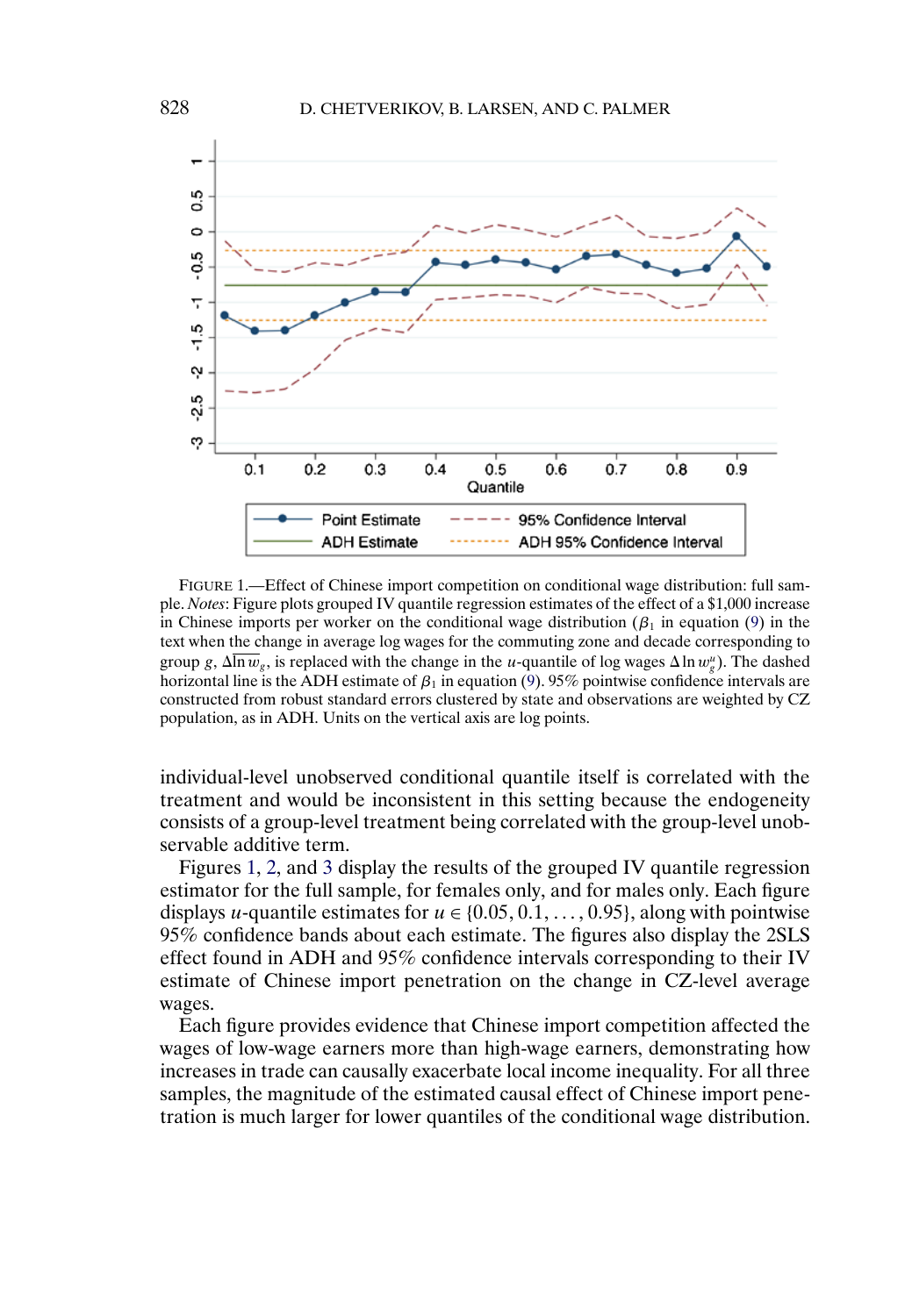<span id="page-21-0"></span>

FIGURE 2.—Effect of Chinese import competition on conditional wage distribution: females only. *Notes*: Figure plots grouped IV quantile regression estimates for the female-only sample of the effect of a \$1,000 increase in Chinese imports per worker on the female conditional wage distribution ( $\beta_1$  in equation [\(9\)](#page-18-0) in the text when the change in average log wages for the commuting zone and decade corresponding to group g,  $\Delta \overline{\ln w_g}$ , is replaced with the change in the u-quantile of log wages  $\Delta \ln w_g^u$ ). The dashed horizontal line is the ADH estimate of  $\beta_1$  in equation [\(9\)](#page-18-0). 95% pointwise confidence intervals are constructed from robust standard errors clustered by state and observations are weighted by CZ population, as in ADH. Units on the vertical axis are log points.

The point estimates suggest that the average negative effect of Chinese import penetration estimated by ADH is primarily driven by large negative effects for those in the bottom tercile, where the effect is twice as large as the average effect.<sup>23</sup> Wages not in the bottom tercile were less affected than the average— Figure [1](#page-20-0) shows that, for most wage-earners (from the 0.35 quantile and above), the effect of Chinese import competition was one-third smaller in magnitude than the effect on the average estimated by ADH. Comparing the pattern of the coefficients across two gender subsamples in Figures 2 and [3,](#page-22-0) there is more distributional heterogeneity for females than males, a finding that additional testing shows is even more pronounced for non-college educated females. For each sample, we can reject an effect size of zero for almost all quantiles below the median but cannot for all quantiles above the median.

<sup>23</sup>A coefficient of  $-1.4$  log points, for example for the lower quantiles of Figure [1,](#page-20-0) corresponds to a 2.6% decrease in wages from 2000 to 2007 for the average commuting zone's change in Chinese import exposure.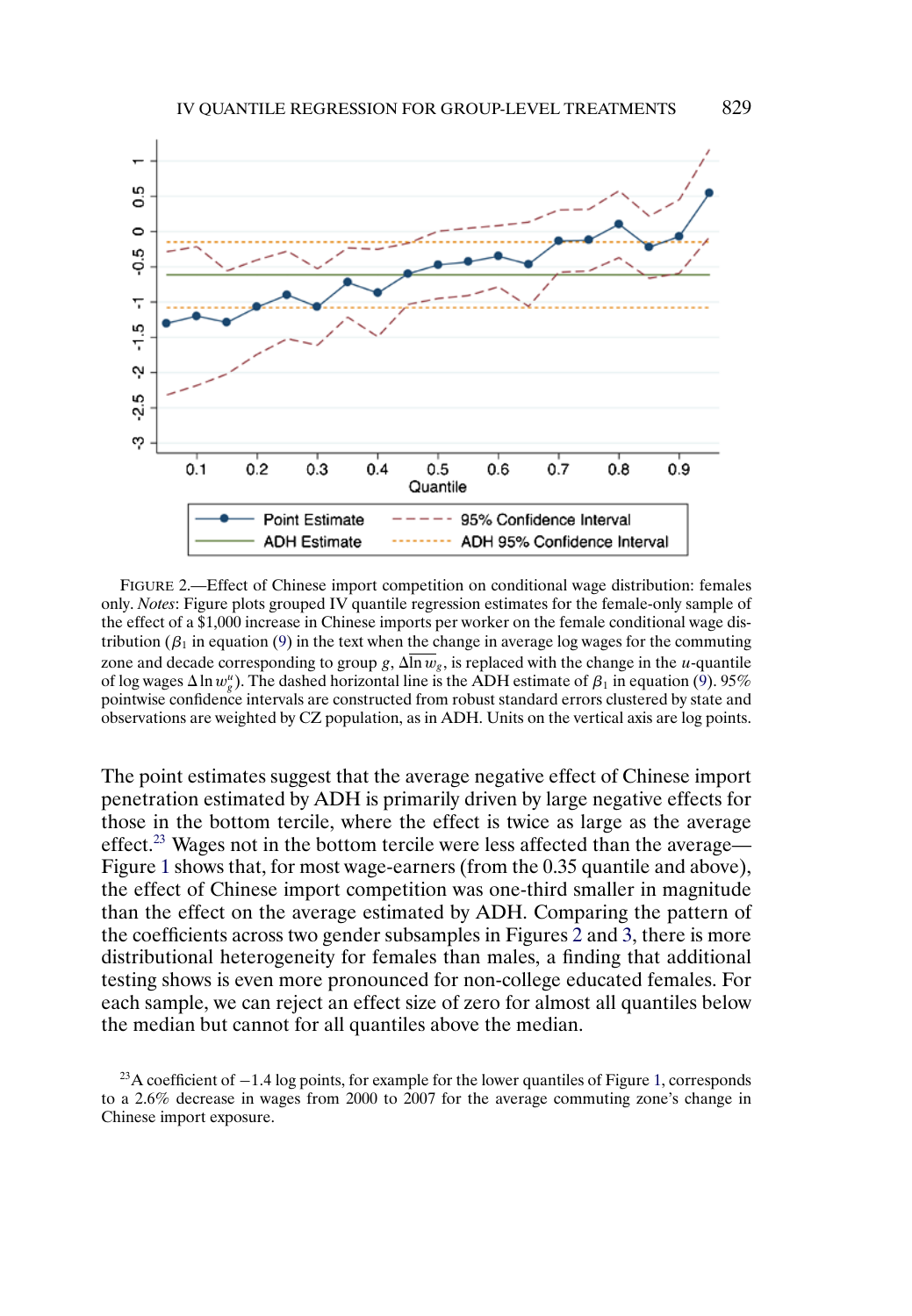<span id="page-22-0"></span>

FIGURE 3.—Effect of Chinese import competition on conditional wage distribution: males only. *Notes*: Figure plots grouped IV quantile regression estimates for the male-only sample of the effect of a \$1,000 increase in Chinese imports per worker on the male conditional wage distribution ( $\beta_1$  in equation [\(9\)](#page-18-0) in the text when the change in average log wages for the commuting zone and decade corresponding to group g,  $\Delta \overline{\ln w_g}$ , is replaced with the change in the u-quantile of log wages  $\Delta \ln w_g^u$ ). The dashed horizontal line is the ADH estimate of  $\beta_1$  in equation [\(9\)](#page-18-0). 95% pointwise confidence intervals are constructed from robust standard errors clustered by state and observations are weighted by CZ population, as in ADH. Units on the vertical axis are log points.

## 7. CONCLUSION

In this paper, we present a quantile extension of [Hausman and Taylor \(1981\),](#page-24-0) modeling the distributional effects of an endogenous group-level treatment. We develop an estimator, which we refer to as grouped IV quantile regression, and show that the estimator, as well as its standard errors, are easy to compute. We demonstrate that, in contrast to standard quantile regression, this estimator is asymptotically unbiased in the presence of the group-level shocks that are ubiquitous in applied microeconomic models. We illustrate the model and estimator with examples from labor, education, industrial organization, and urban economics. An empirical application to the setting of [Autor, Dorn,](#page-23-0) [and Hanson \(2013\)](#page-23-0) highlights the usefulness of our approach by estimating the effects of Chinese import competition on the distribution of wages—insights which would be missed by focusing on average effects alone. We believe the estimator has the potential for widespread practical use in applied microeconomics.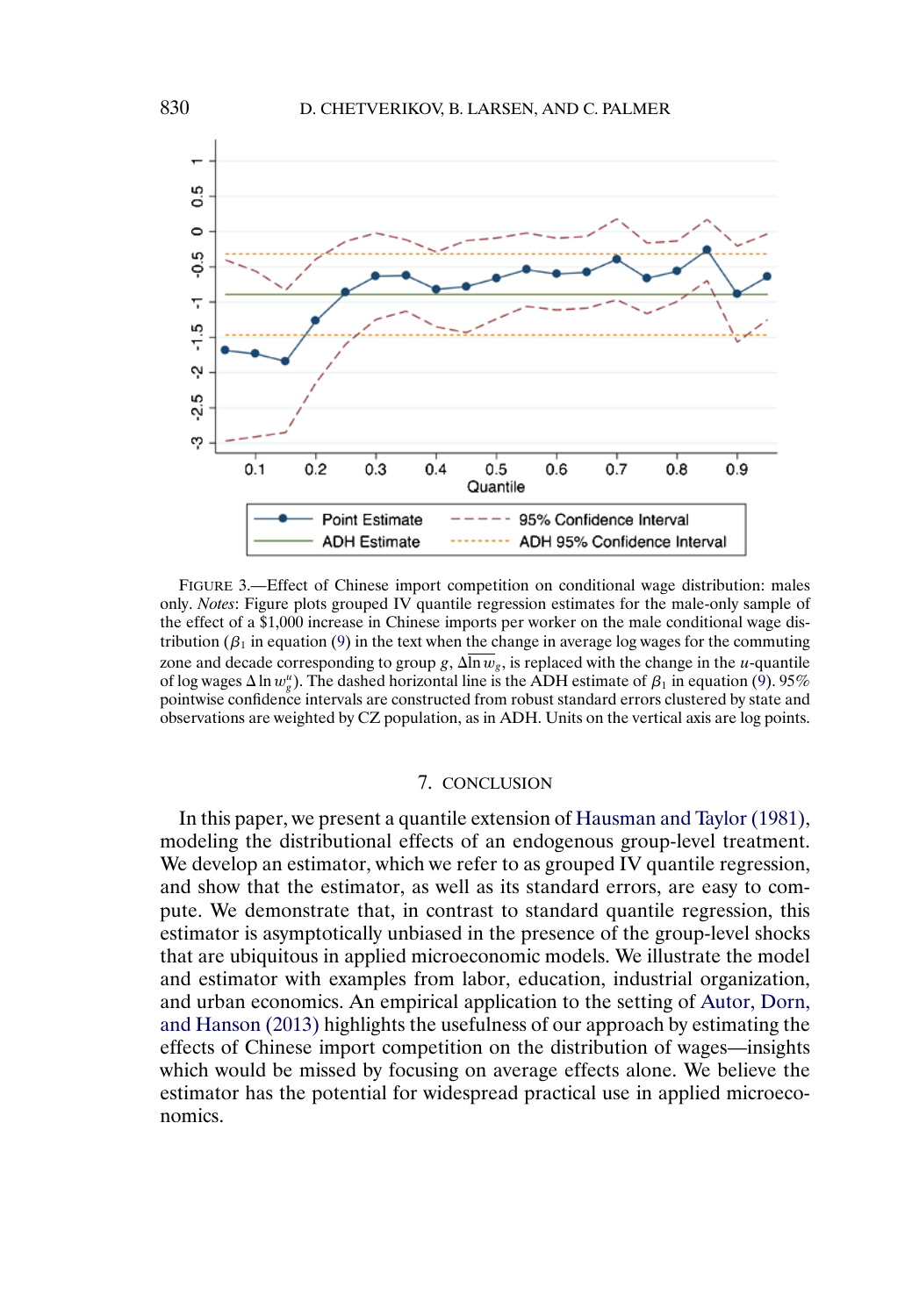#### **[REFERENCES](http://www.e-publications.org/srv/ecta/linkserver/setprefs?rfe_id=urn:sici%2F0012-9682%28201603%2984%3A2%3C809%3AIQRFGT%3E2.0.CO%3B2-M)**

- <span id="page-23-0"></span>ABADIE, A., J. ANGRIST, AND G. IMBENS [\(2002\): "Instrumental Variables Estimates of the Effect](http://www.e-publications.org/srv/ecta/linkserver/openurl?rft_dat=bib:1/abadie2002instrumental&rfe_id=urn:sici%2F0012-9682%28201603%2984%3A2%3C809%3AIQRFGT%3E2.0.CO%3B2-M) [of Subsidized Training on the Quantiles of Trainee Earnings,"](http://www.e-publications.org/srv/ecta/linkserver/openurl?rft_dat=bib:1/abadie2002instrumental&rfe_id=urn:sici%2F0012-9682%28201603%2984%3A2%3C809%3AIQRFGT%3E2.0.CO%3B2-M) *Econometrica*, 70, 91–117. [\[811,](#page-2-0) [818\]](#page-9-0)
- ABREVAYA, J., AND C. DAHL [\(2008\): "The Effects of Birth Inputs on Birthweight,"](http://www.e-publications.org/srv/ecta/linkserver/openurl?rft_dat=bib:2/abrevaya2008effects&rfe_id=urn:sici%2F0012-9682%28201603%2984%3A2%3C809%3AIQRFGT%3E2.0.CO%3B2-M) *Journal of [Business and Economic Statistics](http://www.e-publications.org/srv/ecta/linkserver/openurl?rft_dat=bib:2/abrevaya2008effects&rfe_id=urn:sici%2F0012-9682%28201603%2984%3A2%3C809%3AIQRFGT%3E2.0.CO%3B2-M)*, 26, 379–397. [\[811\]](#page-2-0)
- ALTONJI, J., AND R. MATZKIN [\(2005\): "Cross Section and Panel Data Estimators for Nonsepara](http://www.e-publications.org/srv/ecta/linkserver/openurl?rft_dat=bib:3/AM05&rfe_id=urn:sici%2F0012-9682%28201603%2984%3A2%3C809%3AIQRFGT%3E2.0.CO%3B2-M)[ble Models With Endogenous Regressors,"](http://www.e-publications.org/srv/ecta/linkserver/openurl?rft_dat=bib:3/AM05&rfe_id=urn:sici%2F0012-9682%28201603%2984%3A2%3C809%3AIQRFGT%3E2.0.CO%3B2-M) *Econometrica*, 73, 1053–1102. [\[810\]](#page-1-0)
- ANGRIST, J., AND K. LANG [\(2004\): "Does School Integration Generate Peer Effects? Evidence](http://www.e-publications.org/srv/ecta/linkserver/openurl?rft_dat=bib:4/angrist2004does&rfe_id=urn:sici%2F0012-9682%28201603%2984%3A2%3C809%3AIQRFGT%3E2.0.CO%3B2-M) [From Boston's Metco Program,"](http://www.e-publications.org/srv/ecta/linkserver/openurl?rft_dat=bib:4/angrist2004does&rfe_id=urn:sici%2F0012-9682%28201603%2984%3A2%3C809%3AIQRFGT%3E2.0.CO%3B2-M) *American Economic Review*, 94, 1613–1634. [\[810](#page-1-0)[,818](#page-9-0)[,819\]](#page-10-0)
- ANGRIST, J., V. CHERNOZHUKOV, AND I. FERNANDEZ-VAL [\(2006\): "Quantile Regression Under](http://www.e-publications.org/srv/ecta/linkserver/openurl?rft_dat=bib:5/angrist20006&rfe_id=urn:sici%2F0012-9682%28201603%2984%3A2%3C809%3AIQRFGT%3E2.0.CO%3B2-M) [Misspecification, With an Application to the US Wage Structure,"](http://www.e-publications.org/srv/ecta/linkserver/openurl?rft_dat=bib:5/angrist20006&rfe_id=urn:sici%2F0012-9682%28201603%2984%3A2%3C809%3AIQRFGT%3E2.0.CO%3B2-M) *Econometrica*, 74, 539–563. [\[817\]](#page-8-0)
- ARELLANO, M., AND S. BONHOMME (2013): "Random Effects Quantile Regression," Working Paper. [\[811\]](#page-2-0)
- AUTOR, D., D. DORN, AND G. HANSON [\(2013\): "The China Syndrome: Local Labor Market](http://www.e-publications.org/srv/ecta/linkserver/openurl?rft_dat=bib:7/autordornhanson2013&rfe_id=urn:sici%2F0012-9682%28201603%2984%3A2%3C809%3AIQRFGT%3E2.0.CO%3B2-M) [Effects of Import Competition in the United States,"](http://www.e-publications.org/srv/ecta/linkserver/openurl?rft_dat=bib:7/autordornhanson2013&rfe_id=urn:sici%2F0012-9682%28201603%2984%3A2%3C809%3AIQRFGT%3E2.0.CO%3B2-M) *American Economic Review*, 103 (6), [2121–2168.](http://www.e-publications.org/srv/ecta/linkserver/openurl?rft_dat=bib:7/autordornhanson2013&rfe_id=urn:sici%2F0012-9682%28201603%2984%3A2%3C809%3AIQRFGT%3E2.0.CO%3B2-M) [\[811,](#page-2-0)[826,](#page-17-0)[830\]](#page-21-0)
- AUTOR, D. H., L. F. KATZ, AND M. S. KEARNEY [\(2008\): "Trends in U.S. Wage Inequality: Revising](http://www.e-publications.org/srv/ecta/linkserver/openurl?rft_dat=bib:8/autor2008&rfe_id=urn:sici%2F0012-9682%28201603%2984%3A2%3C809%3AIQRFGT%3E2.0.CO%3B2-M) the Revisionists," *[Review of Economics and Statistics](http://www.e-publications.org/srv/ecta/linkserver/openurl?rft_dat=bib:8/autor2008&rfe_id=urn:sici%2F0012-9682%28201603%2984%3A2%3C809%3AIQRFGT%3E2.0.CO%3B2-M)*, 90, 300–323. [\[826\]](#page-17-0)
- BACKUS, M. (2014): "Why Is Productivity Correlated With Competition?" Working Paper. [\[810,](#page-1-0) [821\]](#page-12-0)
- [BAUM-SNOW, N. \(2007\): "Did Highways Cause Suburbanization?"](http://www.e-publications.org/srv/ecta/linkserver/openurl?rft_dat=bib:10/baum2007did&rfe_id=urn:sici%2F0012-9682%28201603%2984%3A2%3C809%3AIQRFGT%3E2.0.CO%3B2-M) *Quarterly Journal of Economics*[, 122, 775–805.](http://www.e-publications.org/srv/ecta/linkserver/openurl?rft_dat=bib:10/baum2007did&rfe_id=urn:sici%2F0012-9682%28201603%2984%3A2%3C809%3AIQRFGT%3E2.0.CO%3B2-M) [\[820\]](#page-11-0)
- [CANAY, I. \(2011\): "A Simple Approach to Quantile Regression for Panel Data,"](http://www.e-publications.org/srv/ecta/linkserver/openurl?rft_dat=bib:11/Canay11&rfe_id=urn:sici%2F0012-9682%28201603%2984%3A2%3C809%3AIQRFGT%3E2.0.CO%3B2-M) *Econometrics Journal*[, 14, 368–386.](http://www.e-publications.org/srv/ecta/linkserver/openurl?rft_dat=bib:11/Canay11&rfe_id=urn:sici%2F0012-9682%28201603%2984%3A2%3C809%3AIQRFGT%3E2.0.CO%3B2-M) [\[811\]](#page-2-0)
- [CHAMBERLAIN, G. \(1994\): "Quantile Regression, Censoring, and the Structure of Wages," in](http://www.e-publications.org/srv/ecta/linkserver/openurl?rft_dat=bib:12/chamberlain1994quantile&rfe_id=urn:sici%2F0012-9682%28201603%2984%3A2%3C809%3AIQRFGT%3E2.0.CO%3B2-M) *Advances in Econometrics, Sixth World Congress*[, Vol. 1. Cambridge: Cambridge University Press,](http://www.e-publications.org/srv/ecta/linkserver/openurl?rft_dat=bib:12/chamberlain1994quantile&rfe_id=urn:sici%2F0012-9682%28201603%2984%3A2%3C809%3AIQRFGT%3E2.0.CO%3B2-M) [171–209.](http://www.e-publications.org/srv/ecta/linkserver/openurl?rft_dat=bib:12/chamberlain1994quantile&rfe_id=urn:sici%2F0012-9682%28201603%2984%3A2%3C809%3AIQRFGT%3E2.0.CO%3B2-M) [\[817\]](#page-8-0)
- [CHERNOZHUKOV, V. \(2005\): "Extremal Quantile Regression,"](http://www.e-publications.org/srv/ecta/linkserver/openurl?rft_dat=bib:13/chernozhukov2005&rfe_id=urn:sici%2F0012-9682%28201603%2984%3A2%3C809%3AIQRFGT%3E2.0.CO%3B2-M) *The Annals of Statistics*, 33, [806–839.](http://www.e-publications.org/srv/ecta/linkserver/openurl?rft_dat=bib:13/chernozhukov2005&rfe_id=urn:sici%2F0012-9682%28201603%2984%3A2%3C809%3AIQRFGT%3E2.0.CO%3B2-M) [\[823\]](#page-14-0)
- CHERNOZHUKOV, V., AND I. FERNÁNDEZ-VAL [\(2011\): "Inference for Extremal Conditional](http://www.e-publications.org/srv/ecta/linkserver/openurl?rft_dat=bib:14/CF11&rfe_id=urn:sici%2F0012-9682%28201603%2984%3A2%3C809%3AIQRFGT%3E2.0.CO%3B2-M) [Quantile Models, With an Application to Market and Birthweight Risks,"](http://www.e-publications.org/srv/ecta/linkserver/openurl?rft_dat=bib:14/CF11&rfe_id=urn:sici%2F0012-9682%28201603%2984%3A2%3C809%3AIQRFGT%3E2.0.CO%3B2-M) *Review of Economic Studies*[, 78, 559–589.](http://www.e-publications.org/srv/ecta/linkserver/openurl?rft_dat=bib:14/CF11&rfe_id=urn:sici%2F0012-9682%28201603%2984%3A2%3C809%3AIQRFGT%3E2.0.CO%3B2-M) [\[823\]](#page-14-0)
- CHERNOZHUKOV, V., AND C. HANSEN [\(2005\): "An IV Model of Quantile Treatment Effects,"](http://www.e-publications.org/srv/ecta/linkserver/openurl?rft_dat=bib:15/chernozhukov2005iv&rfe_id=urn:sici%2F0012-9682%28201603%2984%3A2%3C809%3AIQRFGT%3E2.0.CO%3B2-M) *[Econometrica](http://www.e-publications.org/srv/ecta/linkserver/openurl?rft_dat=bib:15/chernozhukov2005iv&rfe_id=urn:sici%2F0012-9682%28201603%2984%3A2%3C809%3AIQRFGT%3E2.0.CO%3B2-M)*, 73, 245–261. [\[811](#page-2-0)[,814](#page-5-0)[,818\]](#page-9-0)
- [\(2006\): "Instrumental Quantile Regression Inference for Structural and Treatment Ef](http://www.e-publications.org/srv/ecta/linkserver/openurl?rft_dat=bib:16/chernozhukov2006instrumental&rfe_id=urn:sici%2F0012-9682%28201603%2984%3A2%3C809%3AIQRFGT%3E2.0.CO%3B2-M)fect Models," *[Journal of Econometrics](http://www.e-publications.org/srv/ecta/linkserver/openurl?rft_dat=bib:16/chernozhukov2006instrumental&rfe_id=urn:sici%2F0012-9682%28201603%2984%3A2%3C809%3AIQRFGT%3E2.0.CO%3B2-M)*, 132, 491–525. [\[811](#page-2-0)[,814](#page-5-0)[,816\]](#page-7-0)
- [\(2008\): "Instrumental Variable Quantile Regression: A Robust Inference Approach,"](http://www.e-publications.org/srv/ecta/linkserver/openurl?rft_dat=bib:17/chernozhukov2008instrumental&rfe_id=urn:sici%2F0012-9682%28201603%2984%3A2%3C809%3AIQRFGT%3E2.0.CO%3B2-M) *[Journal of Econometrics](http://www.e-publications.org/srv/ecta/linkserver/openurl?rft_dat=bib:17/chernozhukov2008instrumental&rfe_id=urn:sici%2F0012-9682%28201603%2984%3A2%3C809%3AIQRFGT%3E2.0.CO%3B2-M)*, 142, 379–398. [\[811,](#page-2-0)[814\]](#page-5-0)
- [CHERNOZHUKOV, V., D. CHETVERIKOV,](http://www.e-publications.org/srv/ecta/linkserver/openurl?rft_dat=bib:18/CCK2&rfe_id=urn:sici%2F0012-9682%28201603%2984%3A2%3C809%3AIQRFGT%3E2.0.CO%3B2-M) AND K. KATO (2013): "Gaussian Approximations and [Multiplier Bootstrap for Maxima of Sums of High-Dimensional Random Vectors,"](http://www.e-publications.org/srv/ecta/linkserver/openurl?rft_dat=bib:18/CCK2&rfe_id=urn:sici%2F0012-9682%28201603%2984%3A2%3C809%3AIQRFGT%3E2.0.CO%3B2-M) *The Annals of Statistics*[, 41, 2786–2819.](http://www.e-publications.org/srv/ecta/linkserver/openurl?rft_dat=bib:18/CCK2&rfe_id=urn:sici%2F0012-9682%28201603%2984%3A2%3C809%3AIQRFGT%3E2.0.CO%3B2-M) [\[823\]](#page-14-0)
- [CHESHER, A. \(2003\): "Identification in Nonseparable Models,"](http://www.e-publications.org/srv/ecta/linkserver/openurl?rft_dat=bib:19/chesher2003identification&rfe_id=urn:sici%2F0012-9682%28201603%2984%3A2%3C809%3AIQRFGT%3E2.0.CO%3B2-M) *Econometrica*, 71, 1405–1441. [\[811\]](#page-2-0)
- CHETVERIKOV, D., B. LARSEN, AND C. PALMER (2016): "Supplement to 'IV Quantile Regression for Group-Level Treatments, With an Application to the Distributional Effects of Trade'," *Econometrica Supplemental Material*, 84, <http://dx.doi.org/10.3982/ECTA12121>. [\[810\]](#page-1-0)
- FEENSTRA, R. C. (2010): *Offshoring in the Global Economy: Microeconomic Structure and Macroeconomic Implications*. Cambridge, MA: MIT Press. [\[826\]](#page-17-0)
- FEENSTRA, R. C., AND G. H. HANSON [\(1999\): "The Impact of Outsourcing and High-Technology](http://www.e-publications.org/srv/ecta/linkserver/openurl?rft_dat=bib:22/feenstra1999&rfe_id=urn:sici%2F0012-9682%28201603%2984%3A2%3C809%3AIQRFGT%3E2.0.CO%3B2-M) [Capital on Wages: Estimates for the U.S., 1979–1990,"](http://www.e-publications.org/srv/ecta/linkserver/openurl?rft_dat=bib:22/feenstra1999&rfe_id=urn:sici%2F0012-9682%28201603%2984%3A2%3C809%3AIQRFGT%3E2.0.CO%3B2-M) *Quarterly Journal of Economics*, 114 (3), [907–940.](http://www.e-publications.org/srv/ecta/linkserver/openurl?rft_dat=bib:22/feenstra1999&rfe_id=urn:sici%2F0012-9682%28201603%2984%3A2%3C809%3AIQRFGT%3E2.0.CO%3B2-M) [\[826\]](#page-17-0)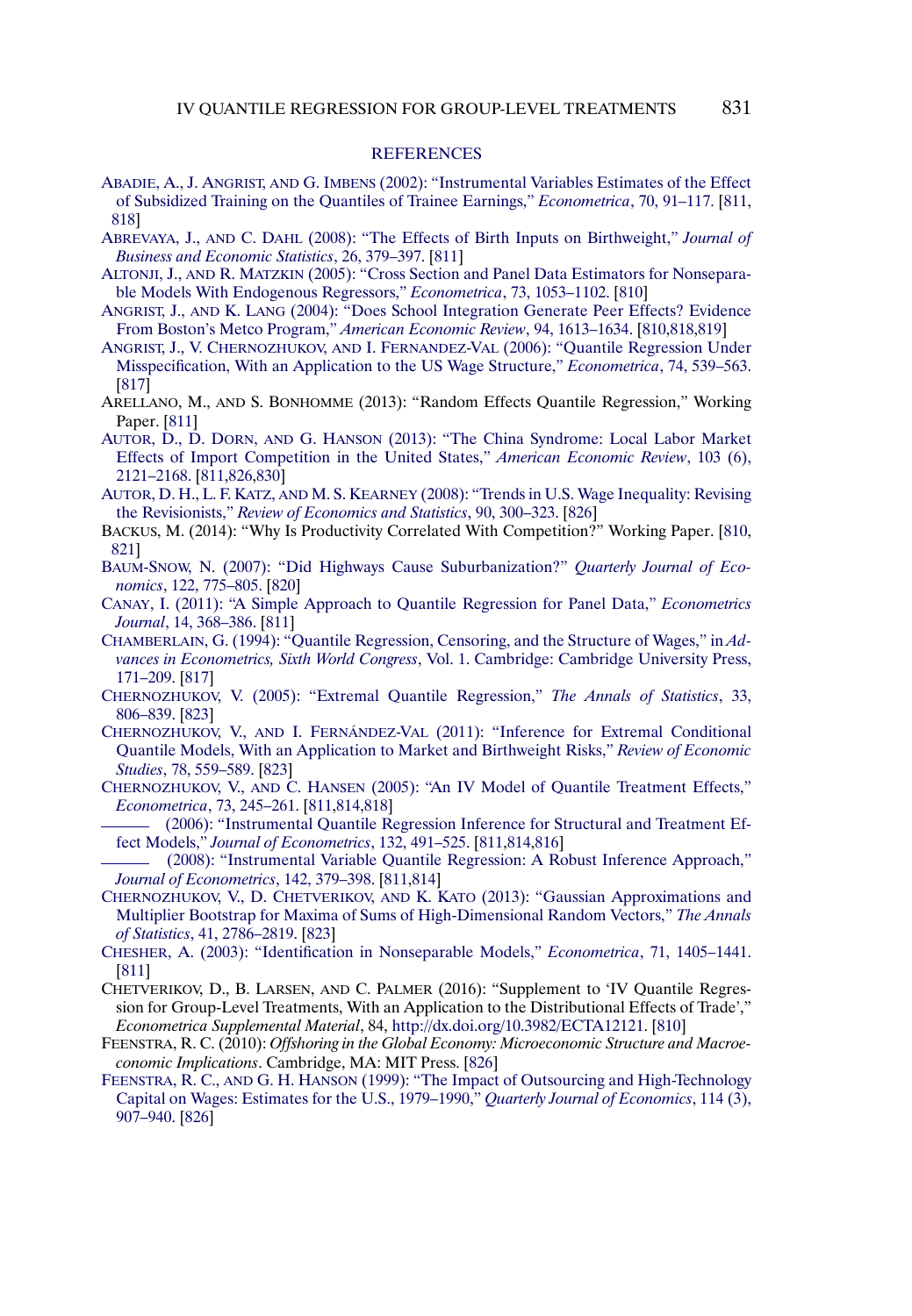- <span id="page-24-0"></span>[GALVAO, A. \(2011\): "Quantile Regression for Dynamic Panel Data With Fixed Effects,"](http://www.e-publications.org/srv/ecta/linkserver/openurl?rft_dat=bib:23/galvao2011quantile&rfe_id=urn:sici%2F0012-9682%28201603%2984%3A2%3C809%3AIQRFGT%3E2.0.CO%3B2-M) *Journal [of Econometrics](http://www.e-publications.org/srv/ecta/linkserver/openurl?rft_dat=bib:23/galvao2011quantile&rfe_id=urn:sici%2F0012-9682%28201603%2984%3A2%3C809%3AIQRFGT%3E2.0.CO%3B2-M)*, 164, 142–157. [\[811,](#page-2-0)[820\]](#page-11-0)
- GALVAO, A., AND L. WANG (2013): "Efficient Minimum Distance Estimator for Quantile Regression Fixed Effects Panel Data," Working Paper. [\[811](#page-2-0)[,820\]](#page-11-0)
- GRAHAM, B., AND J. POWELL [\(2012\): "Identification and Estimation of Average Partial Effects in](http://www.e-publications.org/srv/ecta/linkserver/openurl?rft_dat=bib:25/GP12&rfe_id=urn:sici%2F0012-9682%28201603%2984%3A2%3C809%3AIQRFGT%3E2.0.CO%3B2-M) ['Irregular' Correlated Random Coefficient Panel Data Models,"](http://www.e-publications.org/srv/ecta/linkserver/openurl?rft_dat=bib:25/GP12&rfe_id=urn:sici%2F0012-9682%28201603%2984%3A2%3C809%3AIQRFGT%3E2.0.CO%3B2-M) *Econometrica*, 80, 2105–2152. [\[815\]](#page-6-0)
- HAHN, J., AND J. MEINECKE [\(2005\): "Time-Invariant Regressor in Nonlinear Panel Model With](http://www.e-publications.org/srv/ecta/linkserver/openurl?rft_dat=bib:26/HahnMeinecke05&rfe_id=urn:sici%2F0012-9682%28201603%2984%3A2%3C809%3AIQRFGT%3E2.0.CO%3B2-M) Fixed Effects," *[Econometric Theory](http://www.e-publications.org/srv/ecta/linkserver/openurl?rft_dat=bib:26/HahnMeinecke05&rfe_id=urn:sici%2F0012-9682%28201603%2984%3A2%3C809%3AIQRFGT%3E2.0.CO%3B2-M)*, 21, 455–469. [\[815](#page-6-0)[,816\]](#page-7-0)
- [HASKEL, J., R. LAWRENCE, E. E. LEAMER,](http://www.e-publications.org/srv/ecta/linkserver/openurl?rft_dat=bib:27/haskel2012&rfe_id=urn:sici%2F0012-9682%28201603%2984%3A2%3C809%3AIQRFGT%3E2.0.CO%3B2-M) AND M. J. SLAUGHTER (2012): "Globalization and [U.S. Wages: Modifying Classic Theory to Explain Recent Facts,"](http://www.e-publications.org/srv/ecta/linkserver/openurl?rft_dat=bib:27/haskel2012&rfe_id=urn:sici%2F0012-9682%28201603%2984%3A2%3C809%3AIQRFGT%3E2.0.CO%3B2-M) *Journal of Economic Perspectives*[, 26 \(2\), 119–140.](http://www.e-publications.org/srv/ecta/linkserver/openurl?rft_dat=bib:27/haskel2012&rfe_id=urn:sici%2F0012-9682%28201603%2984%3A2%3C809%3AIQRFGT%3E2.0.CO%3B2-M) [\[826\]](#page-17-0)
- [HAUSMAN, J. \(2001\): "Mismeasured Variables in Econometric Analysis: Problems From the](http://www.e-publications.org/srv/ecta/linkserver/openurl?rft_dat=bib:28/hausman2001mismeasured&rfe_id=urn:sici%2F0012-9682%28201603%2984%3A2%3C809%3AIQRFGT%3E2.0.CO%3B2-M) [Right and Problems From the Left,"](http://www.e-publications.org/srv/ecta/linkserver/openurl?rft_dat=bib:28/hausman2001mismeasured&rfe_id=urn:sici%2F0012-9682%28201603%2984%3A2%3C809%3AIQRFGT%3E2.0.CO%3B2-M) *Journal of Economic Perspectives*, 15, 57–67. [\[810\]](#page-1-0)
- HAUSMAN, J., AND W. TAYLOR [\(1981\): "Panel Data and Unobservable Individual Effects,"](http://www.e-publications.org/srv/ecta/linkserver/openurl?rft_dat=bib:29/HausmanTaylor&rfe_id=urn:sici%2F0012-9682%28201603%2984%3A2%3C809%3AIQRFGT%3E2.0.CO%3B2-M) *Econometrica*[, 49, 1377–1398.](http://www.e-publications.org/srv/ecta/linkserver/openurl?rft_dat=bib:29/HausmanTaylor&rfe_id=urn:sici%2F0012-9682%28201603%2984%3A2%3C809%3AIQRFGT%3E2.0.CO%3B2-M) [\[809-](#page-0-0)[811](#page-2-0)[,814](#page-5-0)[,815](#page-6-0)[,825,](#page-16-0)[830\]](#page-21-0)
- HAUSMAN, J., Y. LUO, AND C. PALMER (2014): "Errors in the Dependent Variable of Quantile Regression Models," Working Paper. [\[810\]](#page-1-0)
- IMBENS, G., AND W. NEWEY [\(2009\): "Identification and Estimation of Triangular Simultaneous](http://www.e-publications.org/srv/ecta/linkserver/openurl?rft_dat=bib:31/imbens2009identification&rfe_id=urn:sici%2F0012-9682%28201603%2984%3A2%3C809%3AIQRFGT%3E2.0.CO%3B2-M) [Equations Models Without Additivity,"](http://www.e-publications.org/srv/ecta/linkserver/openurl?rft_dat=bib:31/imbens2009identification&rfe_id=urn:sici%2F0012-9682%28201603%2984%3A2%3C809%3AIQRFGT%3E2.0.CO%3B2-M) *Econometrica*, 77, 1481–1512. [\[811\]](#page-2-0)
- KATO, K., AND A. GALVAO (2011): "Smoothed Quantile Regression for Panel Data," Working Paper. [\[811](#page-2-0)[,815\]](#page-6-0)
- KATO, K., A. GALVAO, AND G. MONTES-ROJAS [\(2012\): "Asymptotics for Panel Quantile Re](http://www.e-publications.org/srv/ecta/linkserver/openurl?rft_dat=bib:33/galvaokatomotnes2011&rfe_id=urn:sici%2F0012-9682%28201603%2984%3A2%3C809%3AIQRFGT%3E2.0.CO%3B2-M)[gression Models With Individual Effects,"](http://www.e-publications.org/srv/ecta/linkserver/openurl?rft_dat=bib:33/galvaokatomotnes2011&rfe_id=urn:sici%2F0012-9682%28201603%2984%3A2%3C809%3AIQRFGT%3E2.0.CO%3B2-M) *Journal of Econometrics*, 170, 76–91. [\[811](#page-2-0)[,815,](#page-6-0) [817\]](#page-8-0)
- KATZ, L. F., AND D. AUTOR (1999): "Changes in the Wage Structure and Earnings Inequality," in *Handbook of Labor Economics*, Vol. 3A, ed. by O. Ashenfelter and D. Card. Amsterdam: Elsevier Science, 1463–1555. [\[826\]](#page-17-0)
- [KOENKER, R. \(2004\): "Quantile Regression for Longitudinal Data,"](http://www.e-publications.org/srv/ecta/linkserver/openurl?rft_dat=bib:35/koenker2004quantile&rfe_id=urn:sici%2F0012-9682%28201603%2984%3A2%3C809%3AIQRFGT%3E2.0.CO%3B2-M) *Journal of Multivariate Analysis*[, 91, 74–89.](http://www.e-publications.org/srv/ecta/linkserver/openurl?rft_dat=bib:35/koenker2004quantile&rfe_id=urn:sici%2F0012-9682%28201603%2984%3A2%3C809%3AIQRFGT%3E2.0.CO%3B2-M) [\[811](#page-2-0)[,815,](#page-6-0)[820\]](#page-11-0)
- KOENKER, R., AND J. BASSETT [\(1978\): "Regression Quantiles,"](http://www.e-publications.org/srv/ecta/linkserver/openurl?rft_dat=bib:36/koenker1978regression&rfe_id=urn:sici%2F0012-9682%28201603%2984%3A2%3C809%3AIQRFGT%3E2.0.CO%3B2-M) *Econometrica*, 46, 33–50. [\[810,](#page-1-0) [815](#page-6-0)[-817\]](#page-8-0)
- KOMAROVA, T., T. SEVERINI, AND E. TAMER [\(2012\): "Quantile Uncorrelation and Instrumental](http://www.e-publications.org/srv/ecta/linkserver/openurl?rft_dat=bib:37/KST12&rfe_id=urn:sici%2F0012-9682%28201603%2984%3A2%3C809%3AIQRFGT%3E2.0.CO%3B2-M) Regressions," *[Journal of Econometric Methods](http://www.e-publications.org/srv/ecta/linkserver/openurl?rft_dat=bib:37/KST12&rfe_id=urn:sici%2F0012-9682%28201603%2984%3A2%3C809%3AIQRFGT%3E2.0.CO%3B2-M)*, 1, 2–14. [\[816\]](#page-7-0)
- [KRUGMAN, P. \(2000\): "Technology, Trade and Factor Prices,"](http://www.e-publications.org/srv/ecta/linkserver/openurl?rft_dat=bib:38/krugman2000&rfe_id=urn:sici%2F0012-9682%28201603%2984%3A2%3C809%3AIQRFGT%3E2.0.CO%3B2-M) *Journal of International Economics*, [50 \(1\), 51–71.](http://www.e-publications.org/srv/ecta/linkserver/openurl?rft_dat=bib:38/krugman2000&rfe_id=urn:sici%2F0012-9682%28201603%2984%3A2%3C809%3AIQRFGT%3E2.0.CO%3B2-M) [\[826\]](#page-17-0)
- [LAMARCHE, C. \(2010\): "Robust Penalized Quantile Regression Estimation for Panel Data,"](http://www.e-publications.org/srv/ecta/linkserver/openurl?rft_dat=bib:39/lamarche2010robust&rfe_id=urn:sici%2F0012-9682%28201603%2984%3A2%3C809%3AIQRFGT%3E2.0.CO%3B2-M) *Jour[nal of Econometrics](http://www.e-publications.org/srv/ecta/linkserver/openurl?rft_dat=bib:39/lamarche2010robust&rfe_id=urn:sici%2F0012-9682%28201603%2984%3A2%3C809%3AIQRFGT%3E2.0.CO%3B2-M)*, 157, 396–408. [\[811,](#page-2-0)[820\]](#page-11-0)
- LARSEN, B. (2014): "Occupational Licensing and Quality: Distributional and Heterogeneous Effects in the Teaching Profession," Working Paper. [\[810](#page-1-0)[,819,](#page-10-0)[820\]](#page-11-0)
- LEAMER, E. E. (1994): "Trade, Wages and Revolving Door Ideas," Working Paper 4716, NBER. [\[826\]](#page-17-0)
- [LEE, S. \(2007\): "Endogeneity in Quantile Regression Models: A Control Function Approach,"](http://www.e-publications.org/srv/ecta/linkserver/openurl?rft_dat=bib:42/lee2007endogeneity&rfe_id=urn:sici%2F0012-9682%28201603%2984%3A2%3C809%3AIQRFGT%3E2.0.CO%3B2-M) *[Journal of Econometrics](http://www.e-publications.org/srv/ecta/linkserver/openurl?rft_dat=bib:42/lee2007endogeneity&rfe_id=urn:sici%2F0012-9682%28201603%2984%3A2%3C809%3AIQRFGT%3E2.0.CO%3B2-M)*, 141, 1131–1158. [\[811\]](#page-2-0)
- PALMER, C. (2011): "Suburbanization and Urban Decline," Working Paper. [\[810,](#page-1-0)[820\]](#page-11-0)
- PONOMAREVA, M. (2011): "Identification in Quantile Regression Panel Data Models With Fixed Effects and Small  $T$ ," Working Paper. [\[811\]](#page-2-0)
- [ROSEN, A. \(2012\): "Set Identification via Quantile Restrictions in Short Panels,"](http://www.e-publications.org/srv/ecta/linkserver/openurl?rft_dat=bib:45/R12&rfe_id=urn:sici%2F0012-9682%28201603%2984%3A2%3C809%3AIQRFGT%3E2.0.CO%3B2-M) *Journal of Econometrics*[, 166, 127–137.](http://www.e-publications.org/srv/ecta/linkserver/openurl?rft_dat=bib:45/R12&rfe_id=urn:sici%2F0012-9682%28201603%2984%3A2%3C809%3AIQRFGT%3E2.0.CO%3B2-M) [\[811\]](#page-2-0)
- TOLBERT, C. M., AND M. SIZER (1996): "U.S. Commuting Zones and Labor Market Areas: A 1990 Update," Economic Research Service Staff Paper 9614. [\[826\]](#page-17-0)
- VAN DER VAART, A., AND J. WELLNER (1996): *[Weak Convergence and Empirical Processes](http://www.e-publications.org/srv/ecta/linkserver/openurl?rft_dat=bib:47/VW96processes&rfe_id=urn:sici%2F0012-9682%28201603%2984%3A2%3C809%3AIQRFGT%3E2.0.CO%3B2-M)*. [Springer Series in Statistics. New York: Springer.](http://www.e-publications.org/srv/ecta/linkserver/openurl?rft_dat=bib:47/VW96processes&rfe_id=urn:sici%2F0012-9682%28201603%2984%3A2%3C809%3AIQRFGT%3E2.0.CO%3B2-M) [\[824\]](#page-15-0)